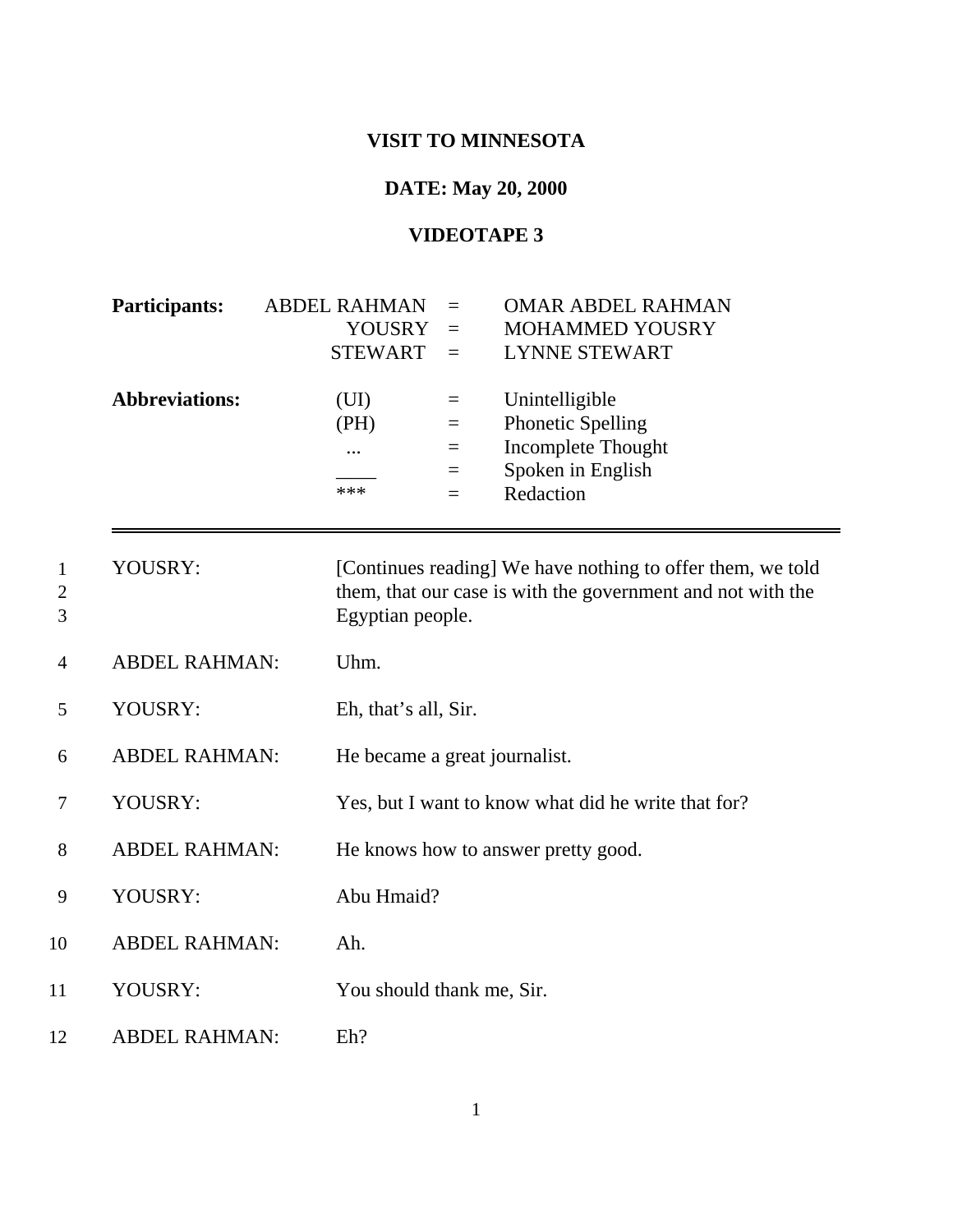| $\mathbf{1}$   | YOUSRY:              | Thank me because, honestly-                                                              |
|----------------|----------------------|------------------------------------------------------------------------------------------|
| $\overline{2}$ | <b>ABDEL RAHMAN:</b> | [Laughing] You did these things?                                                         |
| 3              | YOUSRY:              | -Mr. Ahmed, could bring trouble upon himself. [Laughs]                                   |
| 4              | <b>ABDEL RAHMAN:</b> | Did you do this for him? [Laughs]                                                        |
| 5<br>6         | YOUSRY:              | What can we do, Sir? No, I didn't do it, no, but all the<br>answers, and this stuff-     |
| 7              | <b>ABDEL RAHMAN:</b> | [Simultaneously] You advised him.                                                        |
| 8              | YOUSRY:              | - (UI) jointly together, yes.                                                            |
| 9              | <b>ABDEL RAHMAN:</b> | [Simultaneously] May God bless you. May God bless you.                                   |
| 10             | YOUSRY:              | Don't mention, we learned it all from you, Sir.                                          |
| 11             | <b>ABDEL RAHMAN:</b> | No, no.                                                                                  |
| 12<br>13       | YOUSRY:              | Especially regarding the issue of the Copts, when they talked<br>to him he wanted to go. |
| 14             | <b>ABDEL RAHMAN:</b> | Uhm.                                                                                     |
| 15             | YOUSRY:              | I told him have you gone crazy?                                                          |
| 16             | <b>ABDEL RAHMAN:</b> | Oh, no, no, no.                                                                          |
| 17             | YOUSRY:              | I told him, have you gone crazy?                                                         |
| 18             | <b>ABDEL RAHMAN:</b> | Tsk tsk, no, no.                                                                         |
| 19<br>20       | YOUSRY:              | I told him, are you crazy man, he told me no, we are going to<br>protest, and-           |
| 21             | <b>ABDEL RAHMAN:</b> | No.                                                                                      |
| 22             | YOUSRY:              | The media willand I don't know what, no, no, no, be                                      |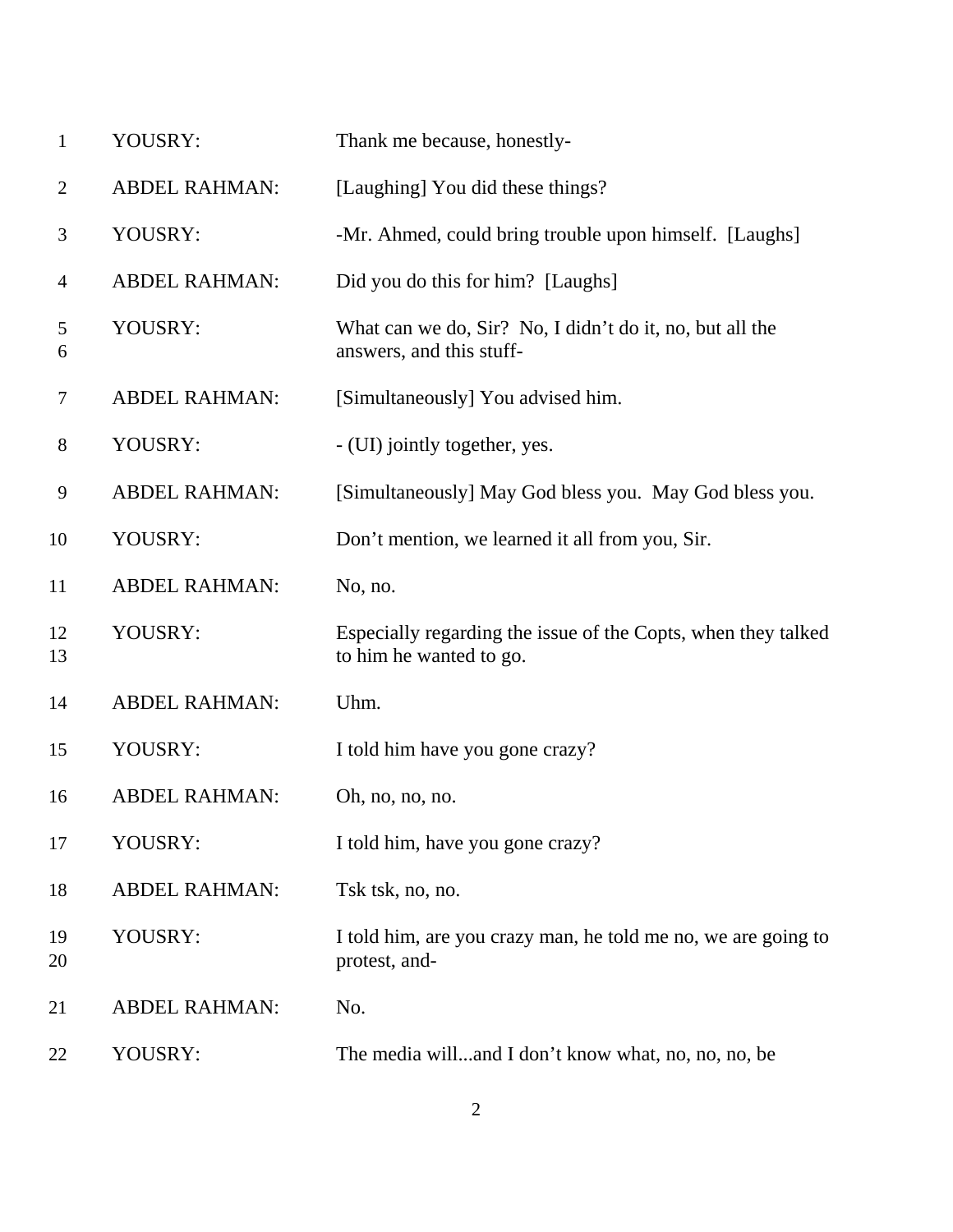| $\mathbf{1}$                       |                      | careful.                                                                                                                                                                                                                                                                                                                      |
|------------------------------------|----------------------|-------------------------------------------------------------------------------------------------------------------------------------------------------------------------------------------------------------------------------------------------------------------------------------------------------------------------------|
| $\overline{2}$                     | <b>ABDEL RAHMAN:</b> | No, no, we can organize our own demonstration.                                                                                                                                                                                                                                                                                |
| 3<br>$\overline{4}$<br>5           | YOUSRY:              | I told him that. I told him, get your own buses, why do you<br>want to go with them? He told me that they are going to (UI),<br>I told him stay away from this stuff.                                                                                                                                                         |
| 6                                  | <b>STEWART:</b>      | Stop and talk to me for a while.                                                                                                                                                                                                                                                                                              |
| $\tau$<br>8<br>9<br>10<br>11<br>12 | YOUSRY:              | <u>Yeah, we are talking about the Egyptian Copts, who were</u><br>trying to demonstrate against uh, uh, Mubarak when he came<br>here. And Ahmed, we were thinking of going and be with<br>them. And Ahmed spoke with me and I said, "Don't do that.<br>Are you crazy? Don't go 'cause they're gonna use that<br>against you." |
| 13                                 | <b>STEWART:</b>      | Absolutely.                                                                                                                                                                                                                                                                                                                   |
| 14<br>15<br>16<br>17               | YOUSRY:              | <u>Yeah. So he didn't go, and I'm glad he listened to me, and he</u><br>used it here. And he also used the, the Batuti translation<br>that I sent you know, the Batuti, the lead- the, the captain of<br>the Egyptian Egypt Air                                                                                               |
| 18                                 | <b>STEWART:</b>      | Oh, yeah, yeah, yeah.                                                                                                                                                                                                                                                                                                         |
| 19<br>20<br>21                     | YOUSRY:              | He said, on God I rely, in God we trust or whatever, and he<br>translated this way. So it's good that Ahmed Sir, Lynne is<br>constantly with Ahmed, she is nourishing him politically.                                                                                                                                        |
| 22                                 | <b>ABDEL RAHMAN:</b> | Uhm.                                                                                                                                                                                                                                                                                                                          |
| 23<br>24                           | YOUSRY:              | I am telling him that Lynne also kind of like feed Ahmed<br>political thoughts every now and then.                                                                                                                                                                                                                            |
| 25                                 | <b>STEWART:</b>      | <u>Yes, he's a post office man.</u>                                                                                                                                                                                                                                                                                           |
| 26                                 | YOUSRY:              | But Ahmed is one of the very loyal people, Sir.                                                                                                                                                                                                                                                                               |
| 27                                 | <b>STEWART:</b>      | The mailman.                                                                                                                                                                                                                                                                                                                  |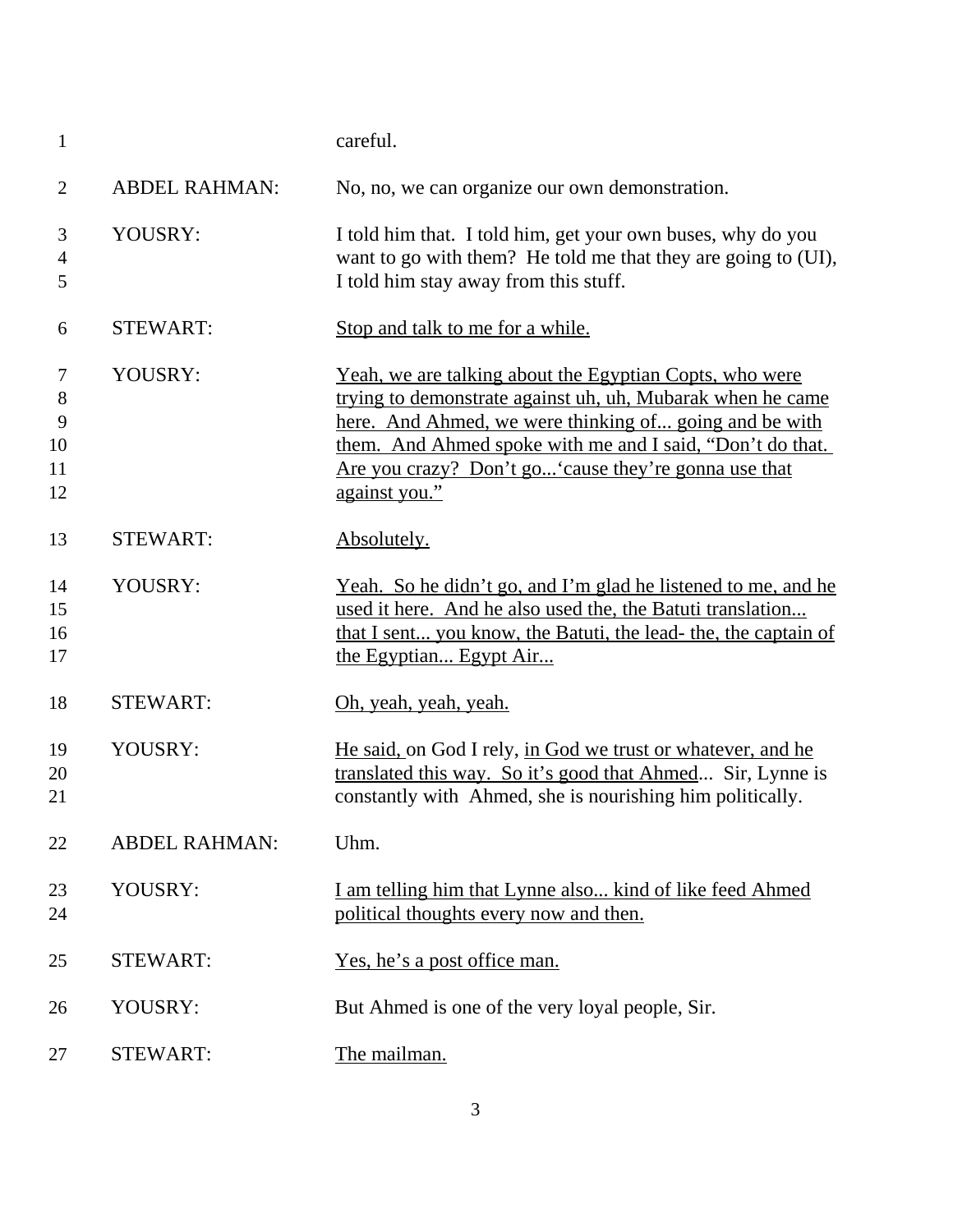| $\mathbf{1}$   | <b>ABDEL RAHMAN:</b> | Are we done with politics so we can (UI) newspapers?                                                                                                                              |
|----------------|----------------------|-----------------------------------------------------------------------------------------------------------------------------------------------------------------------------------|
| $\overline{2}$ | YOUSRY:              | Right.                                                                                                                                                                            |
| 3              | <b>ABDEL RAHMAN:</b> | Done?                                                                                                                                                                             |
| $\overline{4}$ | YOUSRY:              | Yes, done.                                                                                                                                                                        |
| 5              | <b>ABDEL RAHMAN:</b> | Done, nothing else?                                                                                                                                                               |
| 6<br>7<br>8    | YOUSRY:              | No, there is not any, I read them all to you, Al-Quds, and Al-<br>Hayat, no newspapers today, none, the Sudanese guy was<br>closed-                                               |
| 9              |                      | ***                                                                                                                                                                               |
| 10             | <b>STEWART:</b>      | Read.                                                                                                                                                                             |
| 11             | YOUSRY:              | Let me review. Have we done everything, Sir, now?                                                                                                                                 |
| 12             | <b>ABDEL RAHMAN:</b> | Huh?                                                                                                                                                                              |
| 13<br>14<br>15 | YOUSRY:              | Lynne! What is it that they made you sign before you came<br>here? 'Cause they don't make anybody else sign this paper.<br>This is new.                                           |
| 16             | <b>STEWART:</b>      | It just says that I'mthe lawyer                                                                                                                                                   |
| 17             | YOUSRY:              | Ah, okay. What else?                                                                                                                                                              |
| 18<br>19<br>20 | <b>STEWART:</b>      | and that I'm uhaware. I I don't even remember, I think<br>it says that I'm aware of theuhm provisionsand agree to<br>abide by them. No, theyit al-                                |
| 21             | YOUSRY:              | [Simultaneously] (UI).                                                                                                                                                            |
| 22<br>23<br>24 | <b>STEWART:</b>      | No, it does say I'll tell you what it says. It says, I am a<br>practicing lawyer in the state of New York my address is<br>such and such. It's not connected with the SAM at all. |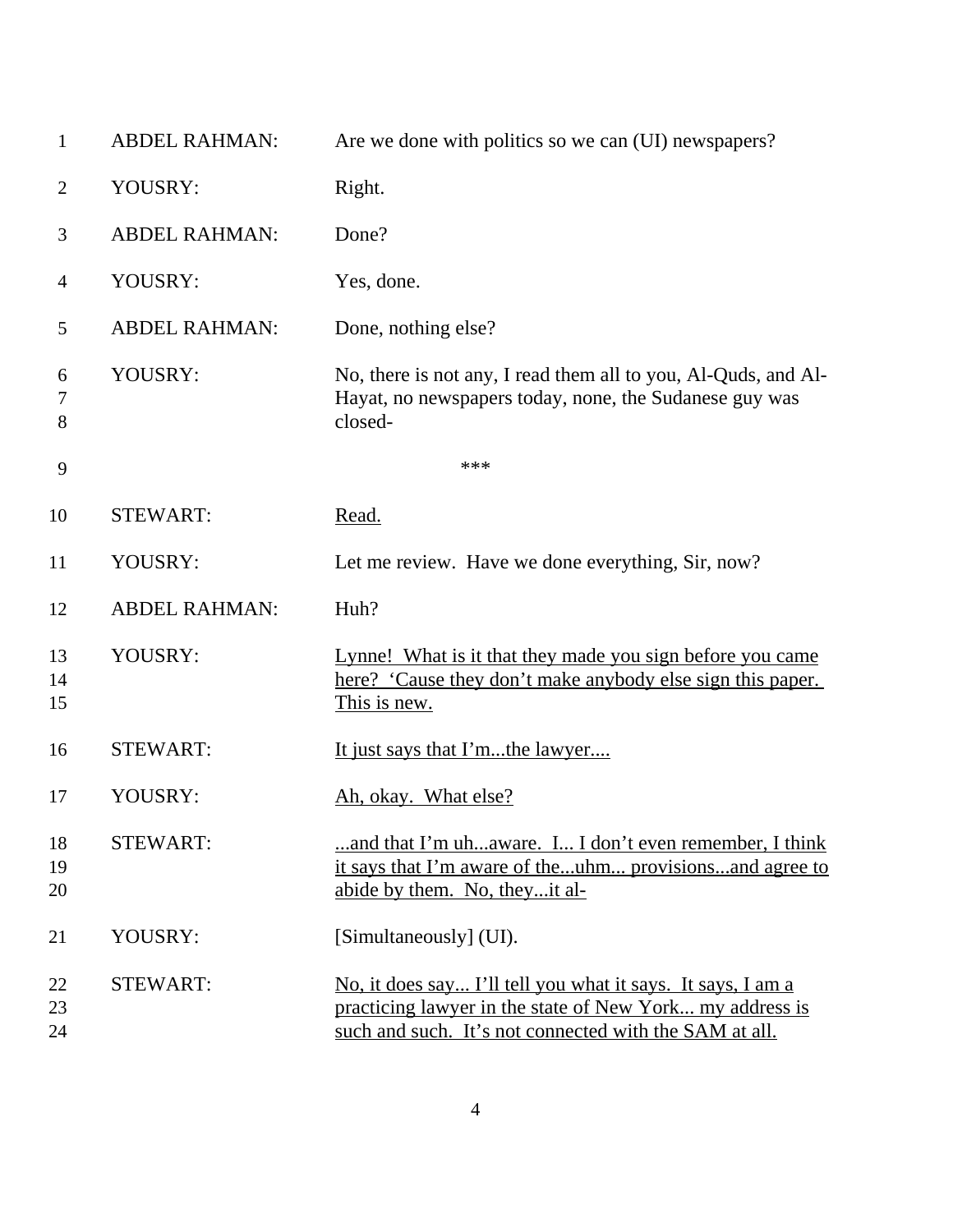| 1                          | YOUSRY:              | Okay.                                                                                                                                                                                                                                                                                                                      |
|----------------------------|----------------------|----------------------------------------------------------------------------------------------------------------------------------------------------------------------------------------------------------------------------------------------------------------------------------------------------------------------------|
| 2<br>3                     | <b>STEWART:</b>      | And, and Iunderstand that I visit here as an attorney, and<br>(UI).                                                                                                                                                                                                                                                        |
| $\overline{4}$             | YOUSRY:              | So this is for them.                                                                                                                                                                                                                                                                                                       |
| 5<br>6                     | <b>STEWART:</b>      | This is for them. Uh, it's also an old form, because it's 19<br>It has (UI) 19                                                                                                                                                                                                                                             |
| 7                          | YOUSRY:              | So it's nothing.                                                                                                                                                                                                                                                                                                           |
| 8                          | <b>STEWART:</b>      | No, it has nothing                                                                                                                                                                                                                                                                                                         |
| 9<br>10                    | YOUSRY:              | There is a paper they never gave it to Abdeen or Ramsey, or<br>you beforefor that matter.                                                                                                                                                                                                                                  |
| 11                         | <b>STEWART:</b>      | It's a new, it's a new one                                                                                                                                                                                                                                                                                                 |
| 12                         | YOUSRY:              | Sir, there is a new paper Lynne signs as she gets in now                                                                                                                                                                                                                                                                   |
| 13                         | <b>ABDEL RAHMAN:</b> | Huh.                                                                                                                                                                                                                                                                                                                       |
| 14<br>15<br>16<br>17       | YOUSRY:              | It says, I am lawyer such and such, coming from New York,<br>and I know that I am visiting Mr. so and so, and I know all the<br>procedures and things imposed on him, and will abide by<br>them in their entirety.                                                                                                         |
| 18                         | <b>ABDEL RAHMAN:</b> | Hum.                                                                                                                                                                                                                                                                                                                       |
| 19<br>20                   | YOUSRY:              | She signs it when she gets in. Me, they (UI), they don't let<br>me sign anything, and that is good. [Laughs]                                                                                                                                                                                                               |
| 21                         | <b>ABDEL RAHMAN:</b> | Uhm, but did you see that paper before?                                                                                                                                                                                                                                                                                    |
| 22<br>23<br>24<br>25<br>26 | YOUSRY:              | Before, no. The first time I saw it, was yesterday, I didn't pay<br>any attention, I saw her signing, I thought she was signing<br>regular papers. But when we were leaving I saw it. This<br>morning they gave it to her again, another paper but the same<br>content. I wanted to ask her outside, but I didn't remember |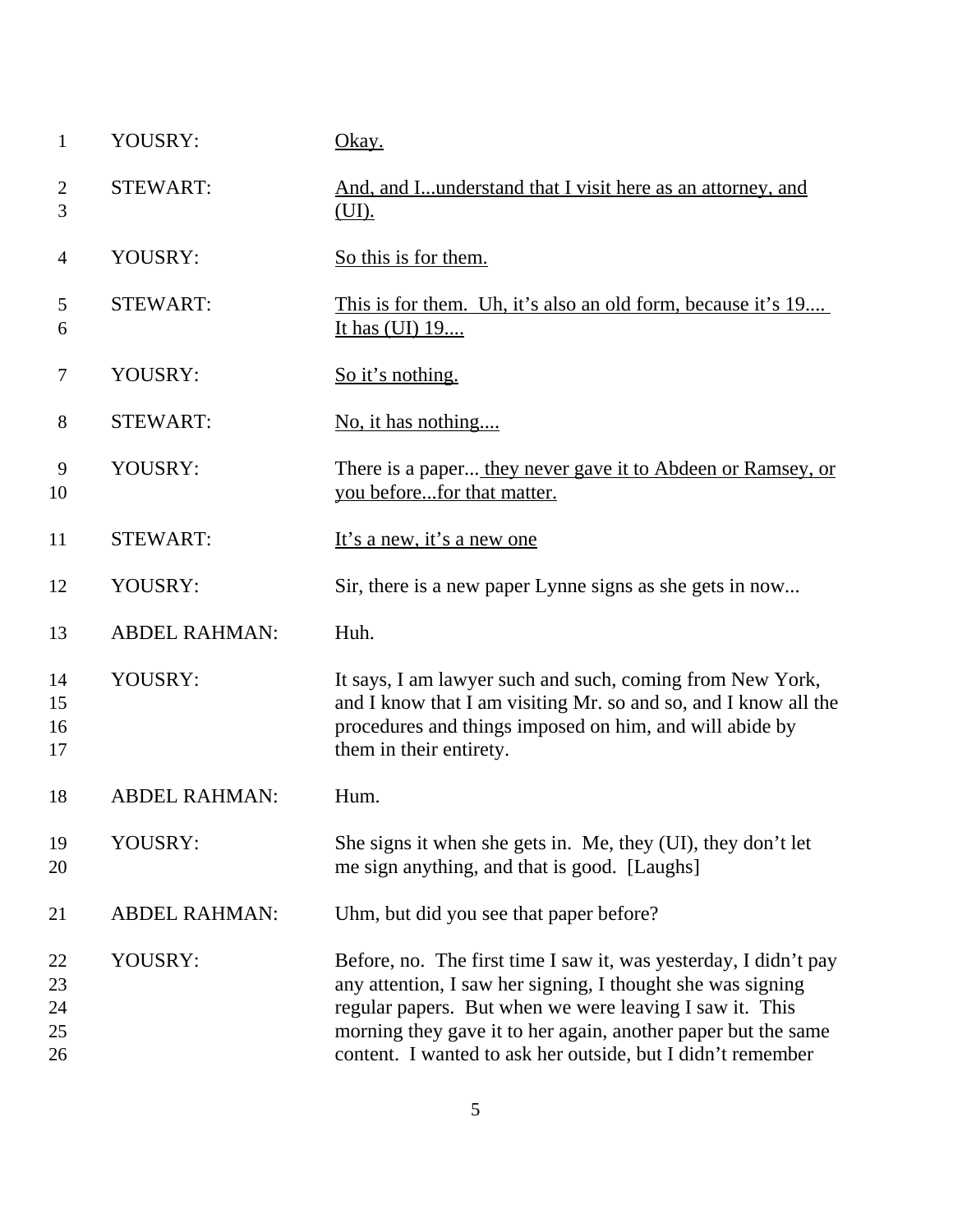| $\mathbf{1}$<br>$\overline{2}$ |                      | before now. She is saying that the printing of the paper<br>What, nineteen ninety-two? Ninety-seven?                     |
|--------------------------------|----------------------|--------------------------------------------------------------------------------------------------------------------------|
| 3                              | <b>STEWART:</b>      | No, it had a nine, eh, one-nine, instead of two thousand.                                                                |
| 4                              | YOUSRY:              | Oh.                                                                                                                      |
| 5                              | <b>STEWART:</b>      | You understand what I'm saying?                                                                                          |
| 6                              | YOUSRY:              | Yes.                                                                                                                     |
| 7                              | <b>STEWART:</b>      | So it means it must have been around in                                                                                  |
| 8<br>9                         | YOUSRY:              | The figure on the paper she signed was two thousand- But, but<br>maybe it's two thousand, the year two thousand.         |
| 10<br>11                       | <b>STEWART:</b>      | No, but theyit has nineteen, that's what I'm saying. It's an<br>old form; it's not a new form that they just thought up. |
| 12<br>13                       | YOUSRY:              | Yesterday it has the number nineteen on it, and today it has<br>the number nineteen on it.                               |
| 14                             | <b>STEWART:</b>      | Yeah, it has a blank. It says I was here                                                                                 |
| 15<br>16                       | YOUSRY:              | <u>Okay, thanks. So nineteen. Maybe they had it last year, they</u><br>(UI).                                             |
| 17                             | <b>STEWART:</b>      | <u>Oh yeah. It had to be at least last year.</u>                                                                         |
| 18<br>19                       | YOUSRY:              | It says, Sir, I am so and so, on the year 19, blank. For sure<br>the paper was printed in nineteen something.            |
| 20                             | <b>ABDEL RAHMAN:</b> | Uhm.                                                                                                                     |
| 21<br>22                       | YOUSRY:              | In other words, it wasn't written this century, it's an old form,<br>she just wants to tell you that they still use it.  |
| 23                             | <b>ABDEL RAHMAN:</b> | Uhm.                                                                                                                     |
| 24                             | YOUSRY:              | [Going through papers] Try to think, Sir, What else you want                                                             |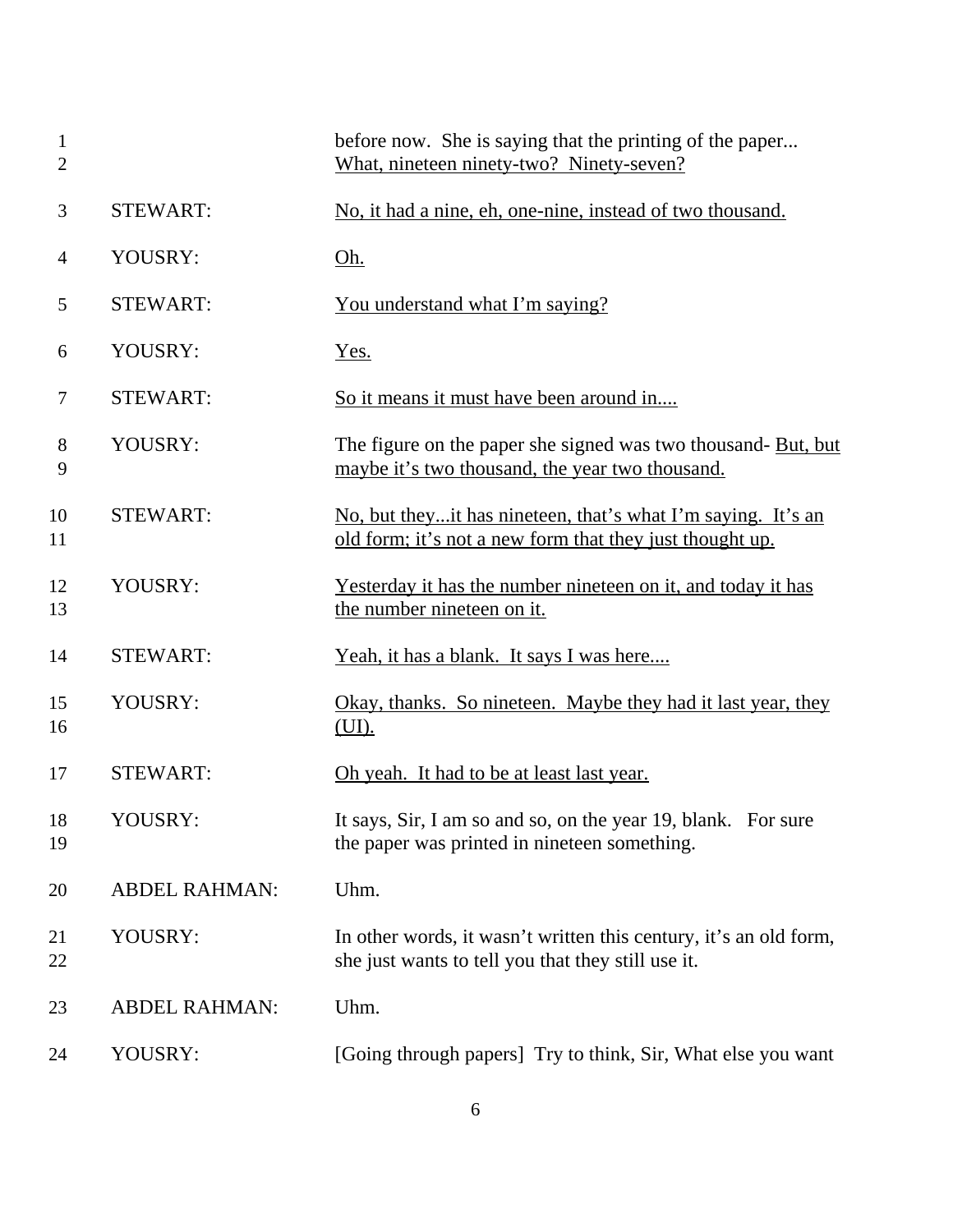| $\mathbf{1}$         |                      | to say?                                                                                                                                                                                                                                          |
|----------------------|----------------------|--------------------------------------------------------------------------------------------------------------------------------------------------------------------------------------------------------------------------------------------------|
| $\overline{2}$       | <b>ABDEL RAHMAN:</b> | Remind us yourself.                                                                                                                                                                                                                              |
| 3<br>4               | YOUSRY:              | Well, Sir, just to be clear, Lynne will take care of Louis<br>Farrakhan's issue, right?                                                                                                                                                          |
| 5                    | <b>ABDEL RAHMAN:</b> | Ah, ah.                                                                                                                                                                                                                                          |
| 6<br>7               | YOUSRY:              | -and, she will talk to Abdeen and Ramsey about the<br>committee meetings,                                                                                                                                                                        |
| 8                    | <b>ABDEL RAHMAN:</b> | Ah.                                                                                                                                                                                                                                              |
| 9                    | YOUSRY:              | -and will see if sub-committees can be formed in-                                                                                                                                                                                                |
| 10                   | <b>ABDEL RAHMAN:</b> | [Simultaneously] Provinces.                                                                                                                                                                                                                      |
| 11<br>12             | YOUSRY:              | -other provinces. Besides, Ahmed will see if sub-committees<br>can be formed abroad,                                                                                                                                                             |
| 13                   | <b>ABDEL RAHMAN:</b> | Ah.                                                                                                                                                                                                                                              |
| 14<br>15<br>16       | YOUSRY:              | -and, the committee will hold a meeting once every month or<br>every one and a half months, to discuss the sub-committee<br>reports. At the same time, they eat potatoes, and-                                                                   |
| 17                   | <b>ABDEL RAHMAN:</b> | Right!                                                                                                                                                                                                                                           |
| 18<br>19<br>20<br>21 | YOUSRY:              | [Laughing] Yes, Sir. Eh, eh, Lynne is supposed to talk to<br>Ramsey and Abdeen regarding your weekly phone calls.<br>There is something else, Sir, I don't know if I should tell you<br>or not, but-                                             |
| 22                   | <b>ABDEL RAHMAN:</b> | No, no tell me.                                                                                                                                                                                                                                  |
| 23<br>24<br>25<br>26 | YOUSRY:              | There is a tendency in Ramsey's office, they are trying to<br>reduce your calls from twice a week to once a week. They<br>prefer that the call would be on any day in the afternoon, not<br>during the day. Mr. Abdeen told me more than once to |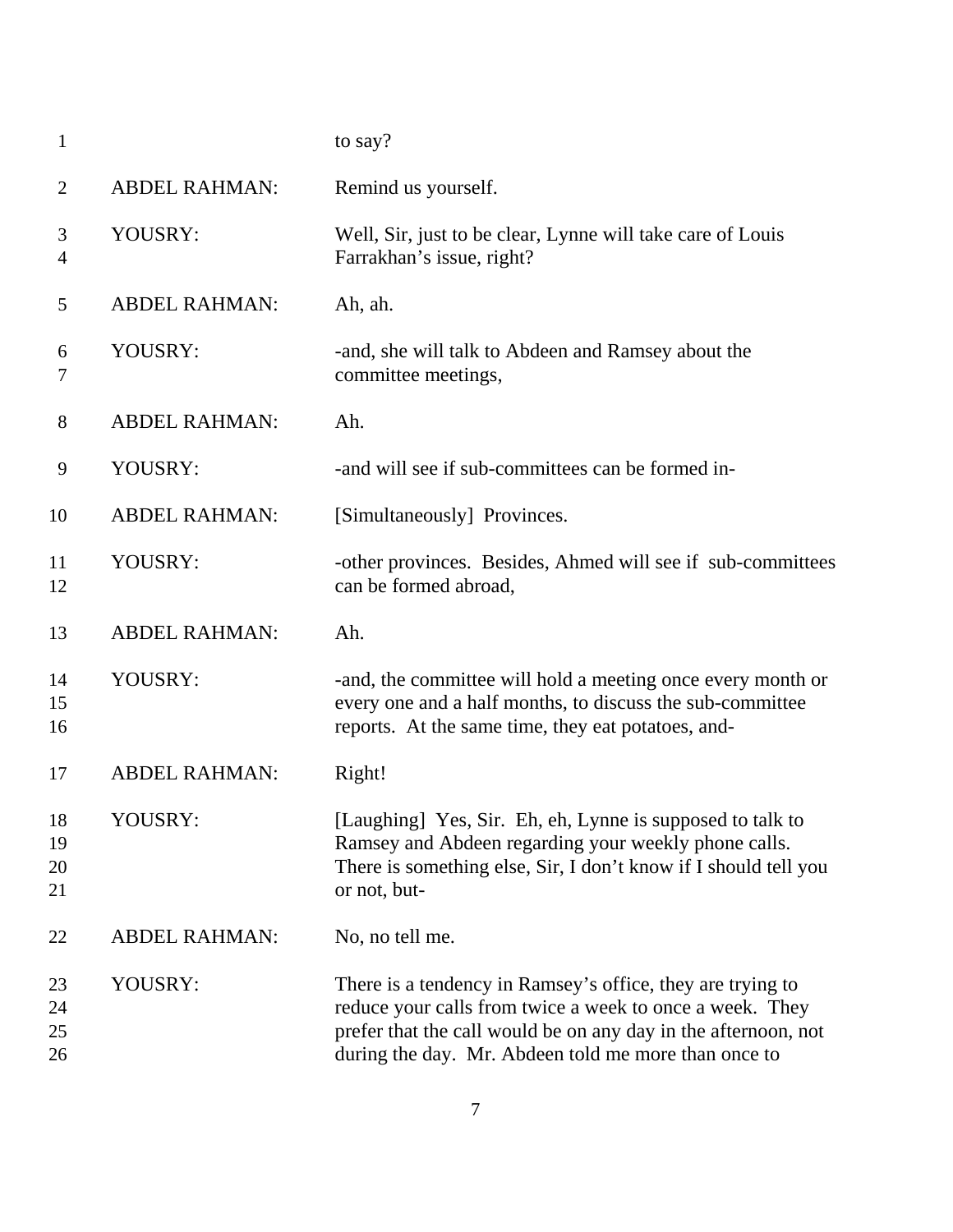| 1<br>$\overline{2}$<br>3<br>$\overline{4}$<br>5<br>6 |                      | mention it to you by phone, try to convince the Sheikh with so<br>and so. I told him no, twice a week is not enough. That was<br>number one. Secondly, I can't mention something like this to<br>the Sheikh. There is a possibility that they hear it or so.<br>Besides, if you have problems, let the call be one time at your<br>place, and the other time at Lynne's. Eh, I don't know, Sir   |
|------------------------------------------------------|----------------------|--------------------------------------------------------------------------------------------------------------------------------------------------------------------------------------------------------------------------------------------------------------------------------------------------------------------------------------------------------------------------------------------------|
| $\tau$                                               | <b>ABDEL RAHMAN:</b> | What is this tendency, who is behind it?                                                                                                                                                                                                                                                                                                                                                         |
| 8                                                    | YOUSRY:              | This tendency became evident after we lost the appeal.                                                                                                                                                                                                                                                                                                                                           |
| 9                                                    | <b>ABDEL RAHMAN:</b> | Hum.                                                                                                                                                                                                                                                                                                                                                                                             |
| 10<br>11<br>12<br>13<br>14<br>15<br>16               | YOUSRY:              | When Abdeen is not available, Ramsey doesn't come for the<br>call, he waits to the last minute or two then he comes. Uh,<br>sometimes they don't take the call itself, the people call<br>twice, whoever receives the call hangs up. Mr. Larry<br>Schilling told me that it is possible that he can't be present<br>during the calls. They told me he is sick, but he is always<br>there though. |
| 17                                                   | <b>ABDEL RAHMAN:</b> | Hum.                                                                                                                                                                                                                                                                                                                                                                                             |
| 18<br>19<br>20<br>21                                 | YOUSRY:              | Also Sir, Mr. Abdeen himself, when he used to go on<br>vacations, he used to say that this person is available on this<br>day, or another person on that day. Now he says, I don't<br>know who will be available.                                                                                                                                                                                |
| 22                                                   | <b>ABDEL RAHMAN:</b> | Uhm.                                                                                                                                                                                                                                                                                                                                                                                             |
| 23<br>24                                             | YOUSRY:              | Once, Mr. Abdeen spoke to me frankly about it. That was<br>some time between the last visit and this one.                                                                                                                                                                                                                                                                                        |
| 25                                                   | <b>ABDEL RAHMAN:</b> | Uhm, what did he tell you?                                                                                                                                                                                                                                                                                                                                                                       |
| 26                                                   | YOUSRY:              | I don't exactly remember when, Sir.                                                                                                                                                                                                                                                                                                                                                              |
| 27                                                   | <b>ABDEL RAHMAN:</b> | Hum, what did he say?                                                                                                                                                                                                                                                                                                                                                                            |
| 28                                                   | YOUSRY:              | He told me that twice a week is too much for us, we do not                                                                                                                                                                                                                                                                                                                                       |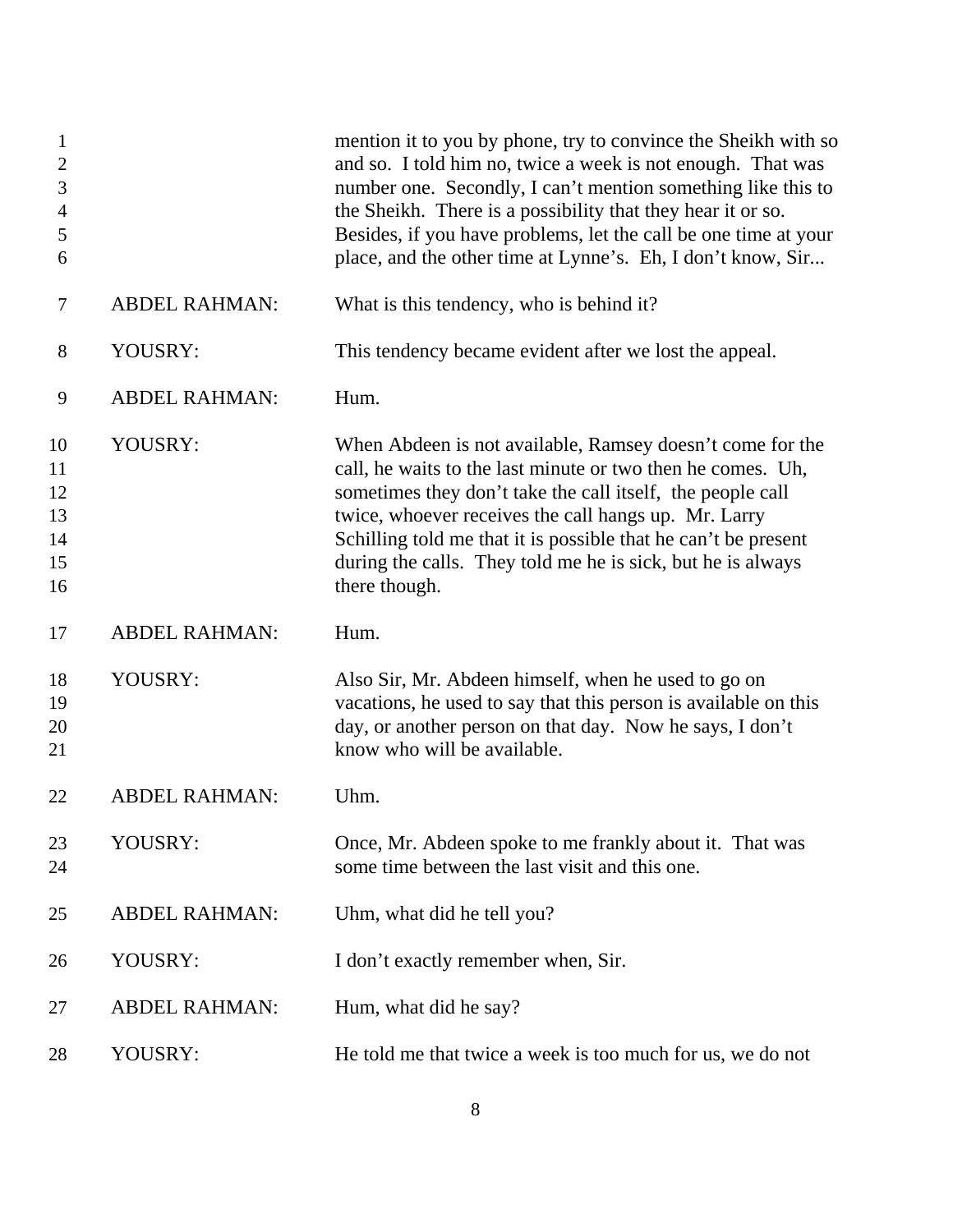| $\mathbf{1}$<br>$\overline{2}$<br>$\mathfrak{Z}$<br>$\overline{4}$<br>$\mathfrak s$<br>6<br>7 |                      | benefit from it, the Sheikh doesn't benefit from it either. All<br>we do is read the newspapers. We can tell the Sheikh I<br>think if we reduce it to once a week, and if there is any news<br>or any new material, we can ask them to add back another<br>day. I said, that will not work, if we reduce it to one day, it<br>will continue to be so, and they will say that we requested<br>that. |
|-----------------------------------------------------------------------------------------------|----------------------|----------------------------------------------------------------------------------------------------------------------------------------------------------------------------------------------------------------------------------------------------------------------------------------------------------------------------------------------------------------------------------------------------|
| 8                                                                                             | <b>ABDEL RAHMAN:</b> | It would not be possible to add it back again.                                                                                                                                                                                                                                                                                                                                                     |
| 9                                                                                             | YOUSRY:              | Yeah.                                                                                                                                                                                                                                                                                                                                                                                              |
| 10                                                                                            | <b>ABDEL RAHMAN:</b> | Hum.                                                                                                                                                                                                                                                                                                                                                                                               |
| 11<br>12                                                                                      | YOUSRY:              | This is what I told him. Now, Sir, this tendency is Same as<br>what happened with the call Ramsey had last week.                                                                                                                                                                                                                                                                                   |
| 13                                                                                            | <b>ABDEL RAHMAN:</b> | Hum.                                                                                                                                                                                                                                                                                                                                                                                               |
| 14<br>15<br>16<br>17<br>18<br>19                                                              | YOUSRY:              | I called them on the phone and told them I am coming. I was<br>unfortunately delayed in traffic, but I told them I am coming.<br>I told him, Mr. Ramsey, I said that I am coming, and you hang<br>up. He said, I spoke to the Sheikh. So, that was it, what can<br>we do? I felt at that time that it was Do you understand<br>what I mean, Sir?                                                   |
| 20                                                                                            | <b>ABDEL RAHMAN:</b> | Uhm.                                                                                                                                                                                                                                                                                                                                                                                               |
| 21<br>22                                                                                      | YOUSRY:              | Sir, I think we shouldn't tell them, I mean, I am not going to<br>tell them that I told you anything.                                                                                                                                                                                                                                                                                              |
| 23                                                                                            | <b>ABDEL RAHMAN:</b> | Yeah, yeah, that is better.                                                                                                                                                                                                                                                                                                                                                                        |
| 24                                                                                            | YOUSRY:              | We agree on that.                                                                                                                                                                                                                                                                                                                                                                                  |
| 25                                                                                            | <b>ABDEL RAHMAN:</b> | But, let us have one here and one there.                                                                                                                                                                                                                                                                                                                                                           |
| 26<br>27                                                                                      | YOUSRY:              | But, the problem, Sir, is Lynne's appointments, they are in the<br>morning.                                                                                                                                                                                                                                                                                                                        |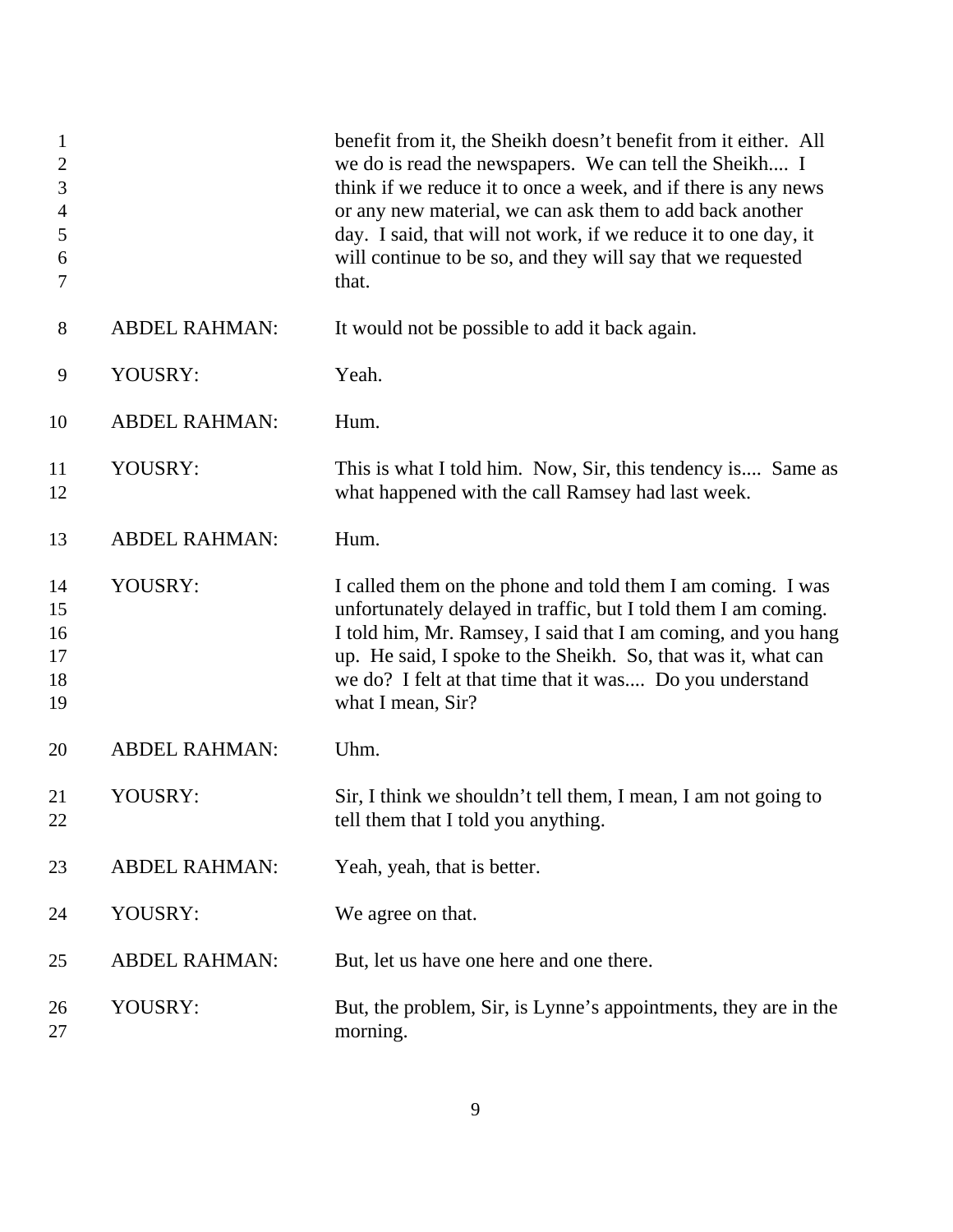| $\mathbf{1}$                          | <b>ABDEL RAHMAN:</b> | When are her appointments?                                                                                                                                                                          |
|---------------------------------------|----------------------|-----------------------------------------------------------------------------------------------------------------------------------------------------------------------------------------------------|
| $\overline{2}$<br>3<br>$\overline{4}$ | YOUSRY:              | When is a good time for you ifwe wanna make one call,<br>phone call from Ramsey's office, and one phone call from<br>your office?                                                                   |
| 5                                     | <b>ABDEL RAHMAN:</b> | Ask her, which is easier for you Tuesdays, or Fridays?                                                                                                                                              |
| 6<br>7<br>8                           | YOUSRY:              | Tuesdays and Thursdays. Or maybe if you want, Mondayor<br>Wednesday. As long as they gonna do itprobably two<br>o'clock.                                                                            |
| 9<br>10                               | <b>STEWART:</b>      | They won't do it. They will have to- it has to be done in the<br>morning.                                                                                                                           |
| 11                                    | YOUSRY:              | She says, Sir-                                                                                                                                                                                      |
| 12<br>13                              | <b>STEWART:</b>      | It just has to be. He just has to understand that many times I<br>won't be there, if I'm on trial. That's the problem.                                                                              |
| 14                                    | YOUSRY:              | Can we get your son?                                                                                                                                                                                |
| 15<br>16<br>17<br>18                  | <b>STEWART:</b>      | How about early? How early will they do it? Does he mind if<br>it'sseeeh, because nine o'clock New York time is eight<br>o'clock here. That's the problem. But I could probably do<br>them at nine. |
| 19<br>20                              | YOUSRY:              | She is saying, Sir, she can make it at nine o'clock, but it will<br>be eight your time.                                                                                                             |
| 21                                    | <b>ABDEL RAHMAN:</b> | Uhm.                                                                                                                                                                                                |
| 22<br>23                              | YOUSRY:              | Because she won't be available until after three o'clock, and it<br>won't be good for you here if it is after two, three-                                                                           |
| 24                                    | <b>ABDEL RAHMAN:</b> | Tsk.                                                                                                                                                                                                |
| 25<br>26                              | <b>STEWART:</b>      | Let's try to see if we can get them to do it at eight o'clock<br>here. Ask him if there are people here at eight o'clock.                                                                           |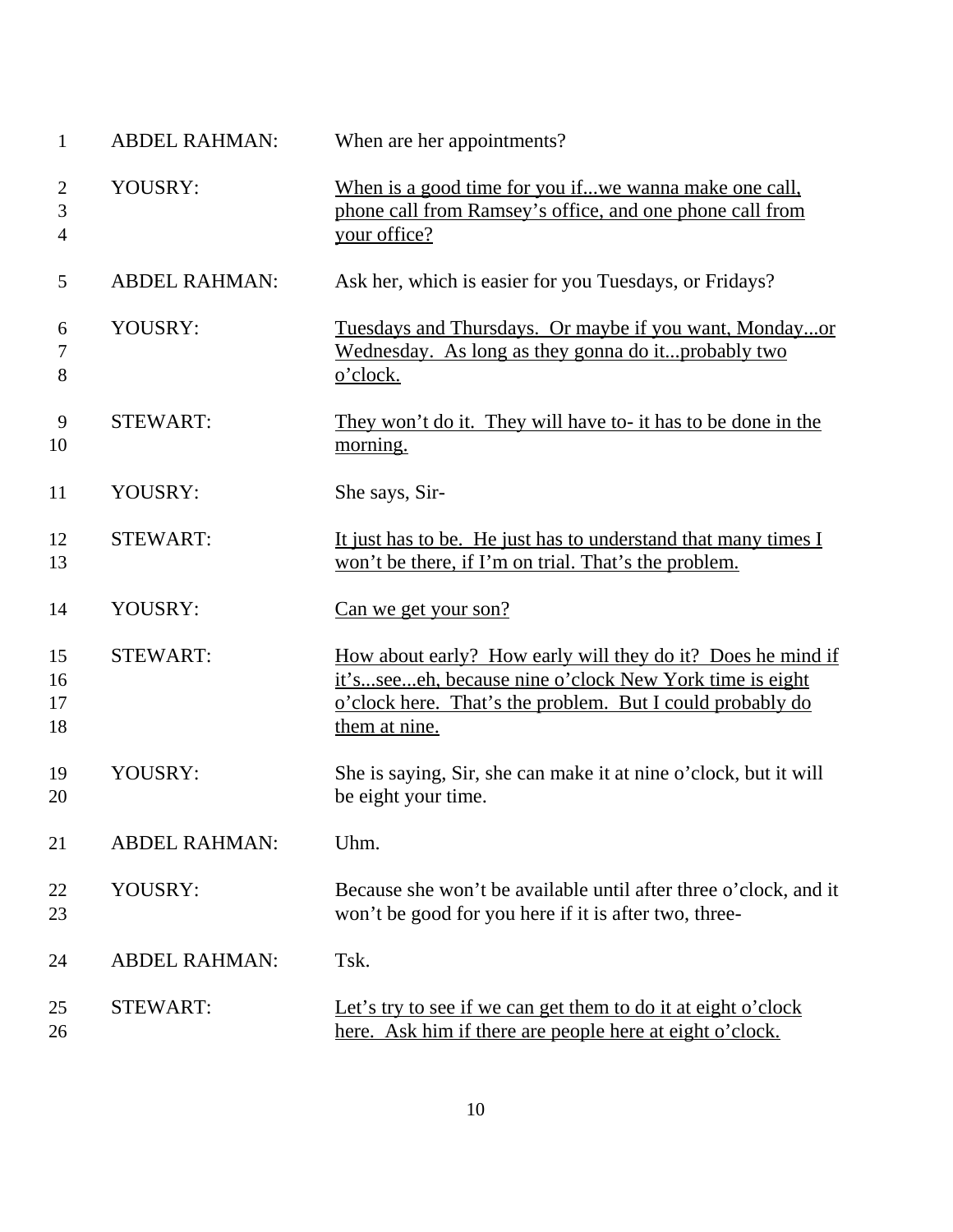| $\mathbf{1}$         | YOUSRY:              | Anyone available with you at eight in the morning?                                                                                                   |
|----------------------|----------------------|------------------------------------------------------------------------------------------------------------------------------------------------------|
| $\overline{2}$       | <b>ABDEL RAHMAN:</b> | No, eight is when the employees arrive.                                                                                                              |
| 3                    | <b>STEWART:</b>      | Welland it's hard for you, too.                                                                                                                      |
| $\overline{4}$       | YOUSRY:              | Eight o'clock they start to come.                                                                                                                    |
| 5                    | <b>STEWART:</b>      | Mmm hmm. Okay, so let's do this.                                                                                                                     |
| 6<br>$\tau$<br>8     | YOUSRY:              | They don't, they don't have seven to three; they have eight to<br><u>four.</u>                                                                       |
| 9<br>10              | <b>STEWART:</b>      | Eight to four. So let I'm gonna try to work it out, Sheikh.<br>Just doyou know, we'll let you know.                                                  |
| 11<br>12             | YOUSRY:              | She is saying, Sir, that she will try to solve it with Ramsey's<br>office.                                                                           |
| 13                   | <b>STEWART:</b>      | And let's see, maybe Geoffrey can take them, but I doubt it.                                                                                         |
| 14                   | YOUSRY:              | And it is possible she is going to put her son on the list.                                                                                          |
| 15                   | <b>STEWART:</b>      | Do you think Geoffrey can take them?                                                                                                                 |
| 16<br>17             | YOUSRY:              | Lynne, the only thing is I need somebody to identify himself<br>as a lawyer, and then I'll talk with the Sheikh.                                     |
| 18                   | <b>STEWART:</b>      | Right. Oh, I understand that.                                                                                                                        |
| 19                   | YOUSRY:              | You knowbelieve                                                                                                                                      |
| 20                   | <b>STEWART:</b>      | You don't have to say that.                                                                                                                          |
| 21                   | YOUSRY:              | Larry Shilling does the same.                                                                                                                        |
| 22<br>23<br>24<br>25 | <b>STEWART:</b>      | I understand that completely. But I needbut the problem<br>issee, Larry at least worked on the appeal. Abdeen at least<br>was co-counsel. And Ramsey |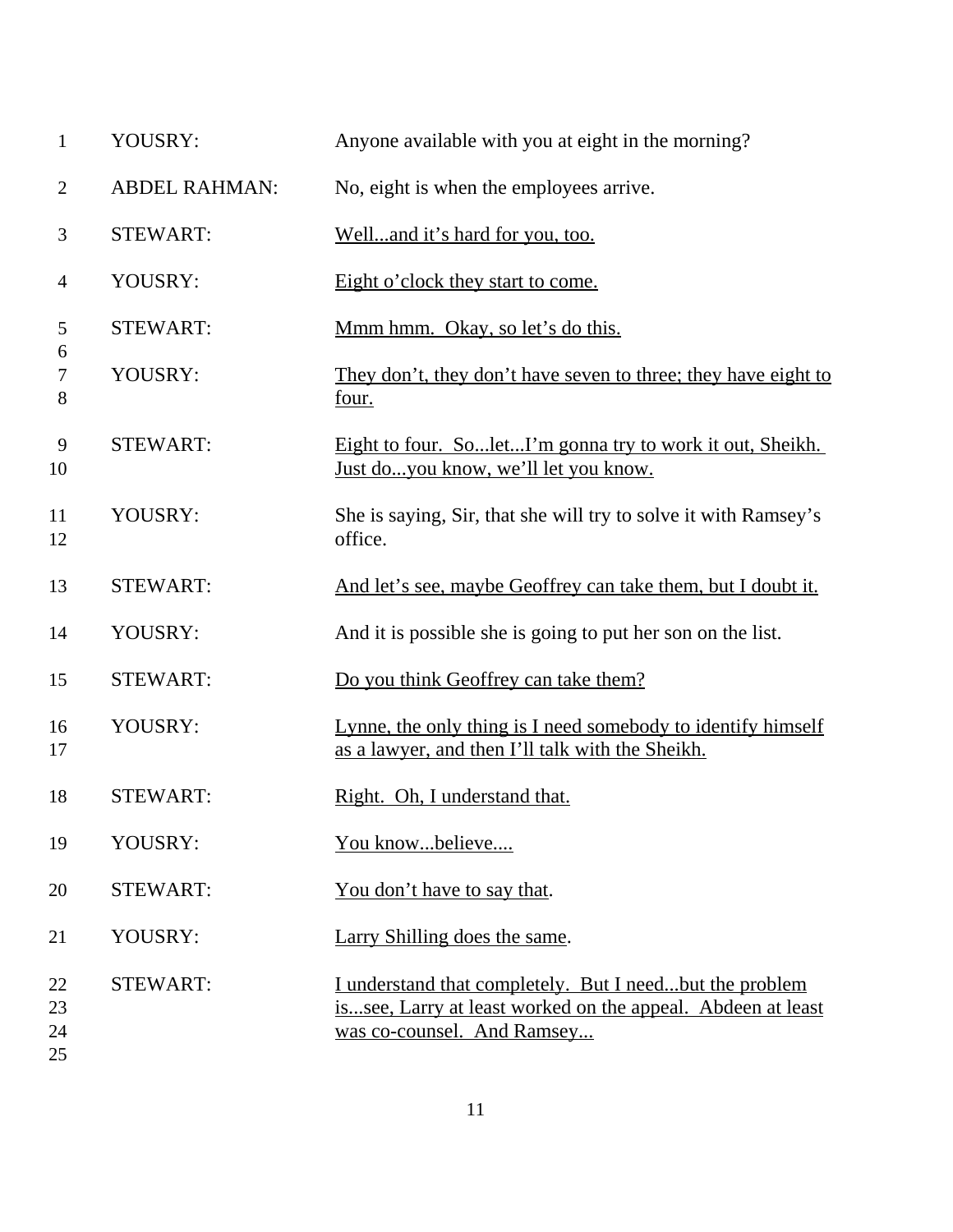| $\mathbf{1}$<br>$\overline{2}$ | YOUSRY:         | And if you put your son, would they force us to take out<br>somebody's else's off?                                                                |
|--------------------------------|-----------------|---------------------------------------------------------------------------------------------------------------------------------------------------|
| 3                              | <b>STEWART:</b> | Mmm I doubt that.                                                                                                                                 |
| 4<br>5<br>6                    | YOUSRY:         | She is saying, Sir, a big possibility she is going to put her<br>name and her son's name, so if she is not available her son<br>can be available. |
| 7                              | <b>STEWART:</b> | What day is best for you, though?                                                                                                                 |
| 8                              | YOUSRY:         | <u>I do it Tuesday and Friday in the morning, I'm fine with that.</u>                                                                             |
| 9                              | <b>STEWART:</b> | Mmm hmm.                                                                                                                                          |
| 10<br>11                       | YOUSRY:         | <u>You know? I mean if it's not good for you I can switch</u><br>Monday Wednesday, but it has to be                                               |
| 12                             | <b>STEWART:</b> | Yeah, now you can, but what about when school starts?                                                                                             |
| 13                             | YOUSRY:         | Afternoons are bestwhen school starts.                                                                                                            |
| 14<br>15                       | <b>STEWART:</b> | I know but they won't do the afternoon.                                                                                                           |
| 16<br>17                       | YOUSRY:         | Monday-WednesdayI know. But Tues-Tuesday and<br>Thursday                                                                                          |
| 18                             | <b>STEWART:</b> | Let me call and ask.                                                                                                                              |
| 19                             | YOUSRY:         | Tuesday and Fri-                                                                                                                                  |
| 20                             | <b>STEWART:</b> | Maybe there'll be a new policy.                                                                                                                   |
| 21<br>22                       | YOUSRY:         | Tuesday and Friday, Tuesday and Friday, and, and that is the<br>best, I guess                                                                     |
| 23                             | <b>STEWART:</b> | Mmm hmm.                                                                                                                                          |
| 24                             | YOUSRY:         | Because I just told the Sheikh there's a tendency                                                                                                 |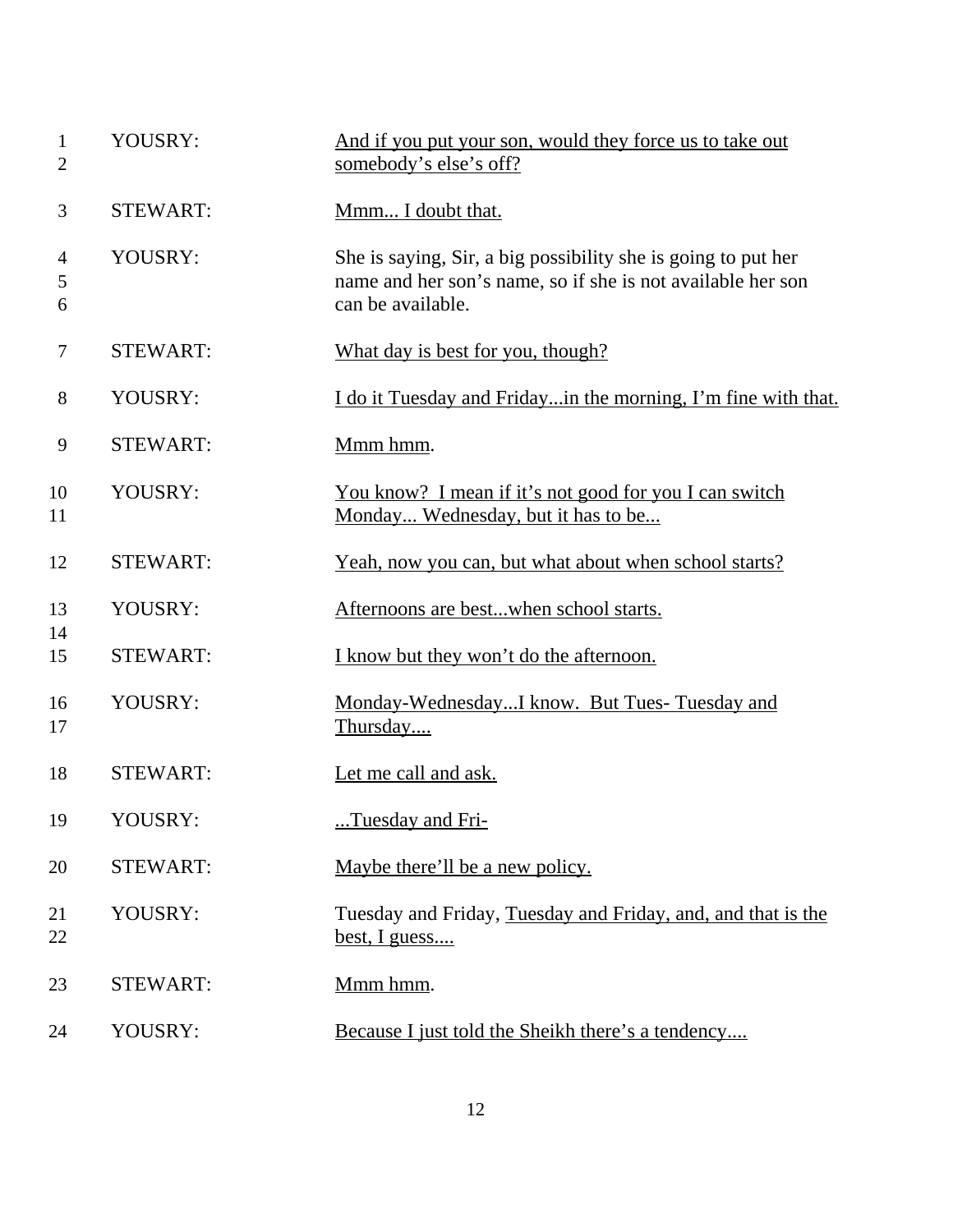| $\mathbf{1}$        | <b>STEWART:</b>      | If they could do it at twelve o'clock here                                                                                                 |
|---------------------|----------------------|--------------------------------------------------------------------------------------------------------------------------------------------|
| $\overline{2}$      | YOUSRY:              | you, you know, we told you about it.                                                                                                       |
| 3<br>$\overline{4}$ | <b>STEWART:</b>      | you know what I am saying? If they could do it at twelve<br>o'clock herethen I could be in the office                                      |
| 5                   | YOUSRY:              | You mean lunch?                                                                                                                            |
| 6<br>7              | <b>STEWART:</b>      | because of lunch. Lunch is always at one o'clock. So if I'm<br>on trial in New York, I could be back                                       |
| 8                   | YOUSRY:              | But if you are on trial in the Bronx?                                                                                                      |
| 9<br>10             | <b>STEWART:</b>      | But even so, I could probably get back at around twelve,<br>fifteen or so.                                                                 |
| 11<br>12            | YOUSRY:              | Maybe we can have you on conference.                                                                                                       |
| 13                  | <b>STEWART:</b>      | No, they won't let you do that.                                                                                                            |
| 14                  | YOUSRY:              | They can (UI)yes, I'm here.                                                                                                                |
| 15                  | <b>STEWART:</b>      | They won'tyeah, well, you could, but                                                                                                       |
| 16<br>17            | YOUSRY:              | [Simultaneously] She tells you, Sir, that she will try because<br>the best time for her is twelve o'clock.                                 |
| 18<br>19            | <b>STEWART:</b>      | [Simultaneously] but they have ways of figuring that out,<br><u>unfortunately.</u>                                                         |
| 20<br>21<br>22      | YOUSRY:              | If she gets back from the court to get lunch, she comes back to<br>the office, she takes your call, then she eats her lunch and<br>leaves. |
| 23<br>24            | <b>ABDEL RAHMAN:</b> | Fine, once she agrees with the prison, it is fine.                                                                                         |
| 25                  | YOUSRY:              | We will see, Sir, but frankly I told Ahmed by the way-                                                                                     |
| 26                  | <b>ABDEL RAHMAN:</b> | Mm.                                                                                                                                        |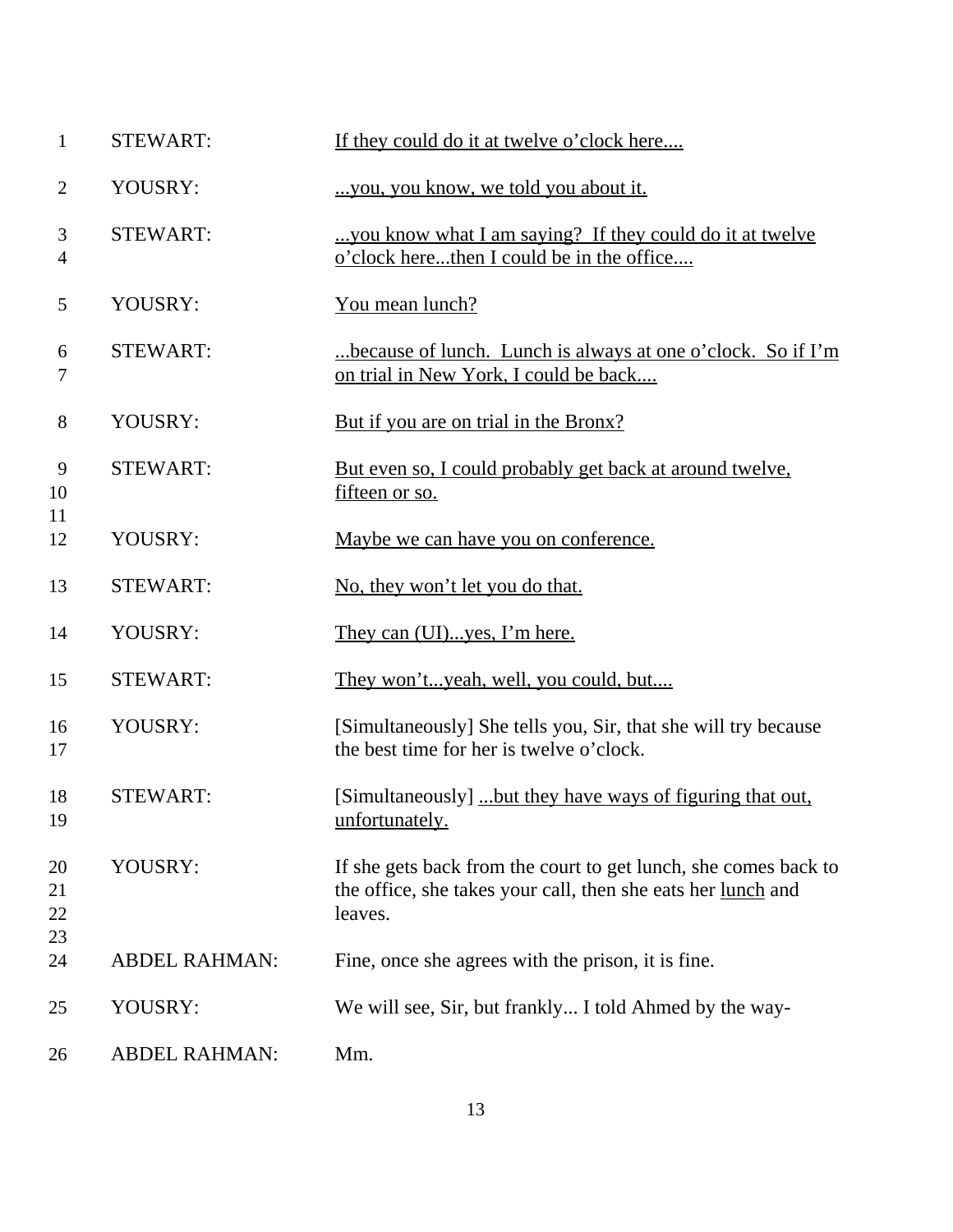| $\mathbf{1}$   | YOUSRY:              | -about this issue-                                                                                                                                                                            |
|----------------|----------------------|-----------------------------------------------------------------------------------------------------------------------------------------------------------------------------------------------|
| $\overline{2}$ | <b>ABDEL RAHMAN:</b> | Ah.                                                                                                                                                                                           |
| 3              | YOUSRY:              | -and Nasser.                                                                                                                                                                                  |
| $\overline{4}$ | <b>ABDEL RAHMAN:</b> | Good, that's better.                                                                                                                                                                          |
| 5<br>6<br>7    | YOUSRY:              | They both gave Abdeen some excuse, but at the same time<br>they refused the idea of us taking that action, do you<br>understand, Sir?                                                         |
| 8              | <b>ABDEL RAHMAN:</b> | Uhm.                                                                                                                                                                                          |
| 9<br>10<br>11  | YOUSRY:              | They said that yes, Abdeen does this and that, and he is the<br>only one available, and Ramsey doesn't even show up any<br>morethey said Abdeen is probably overworked.                       |
| 12             | <b>ABDEL RAHMAN:</b> | Correct.                                                                                                                                                                                      |
| 13<br>14       | YOUSRY:              | In the meantime, we can't (UI) one time, then reinstate it for<br>twice.                                                                                                                      |
| 15             | <b>ABDEL RAHMAN:</b> | Uhm.                                                                                                                                                                                          |
| 16<br>17<br>18 | YOUSRY:              | Based on this, we rejected the idea of making it once, and I<br>rejected the idea of even presenting it to you, because Abdeen<br>asked me, and I told him I am not going to tell the Sheikh. |
| 19             | <b>ABDEL RAHMAN:</b> | No, solve it, solve it-                                                                                                                                                                       |
| 20             | YOUSRY:              | We'll try.                                                                                                                                                                                    |
| 21             | <b>ABDEL RAHMAN:</b> | -as if you never told me.                                                                                                                                                                     |
| 22             | YOUSRY:              | Exactly!                                                                                                                                                                                      |
| 23<br>24       | <b>ABDEL RAHMAN:</b> | See what the right time for Lynne is.                                                                                                                                                         |
| 25             | YOUSRY:              | The fear is if Ramsey closes down his office                                                                                                                                                  |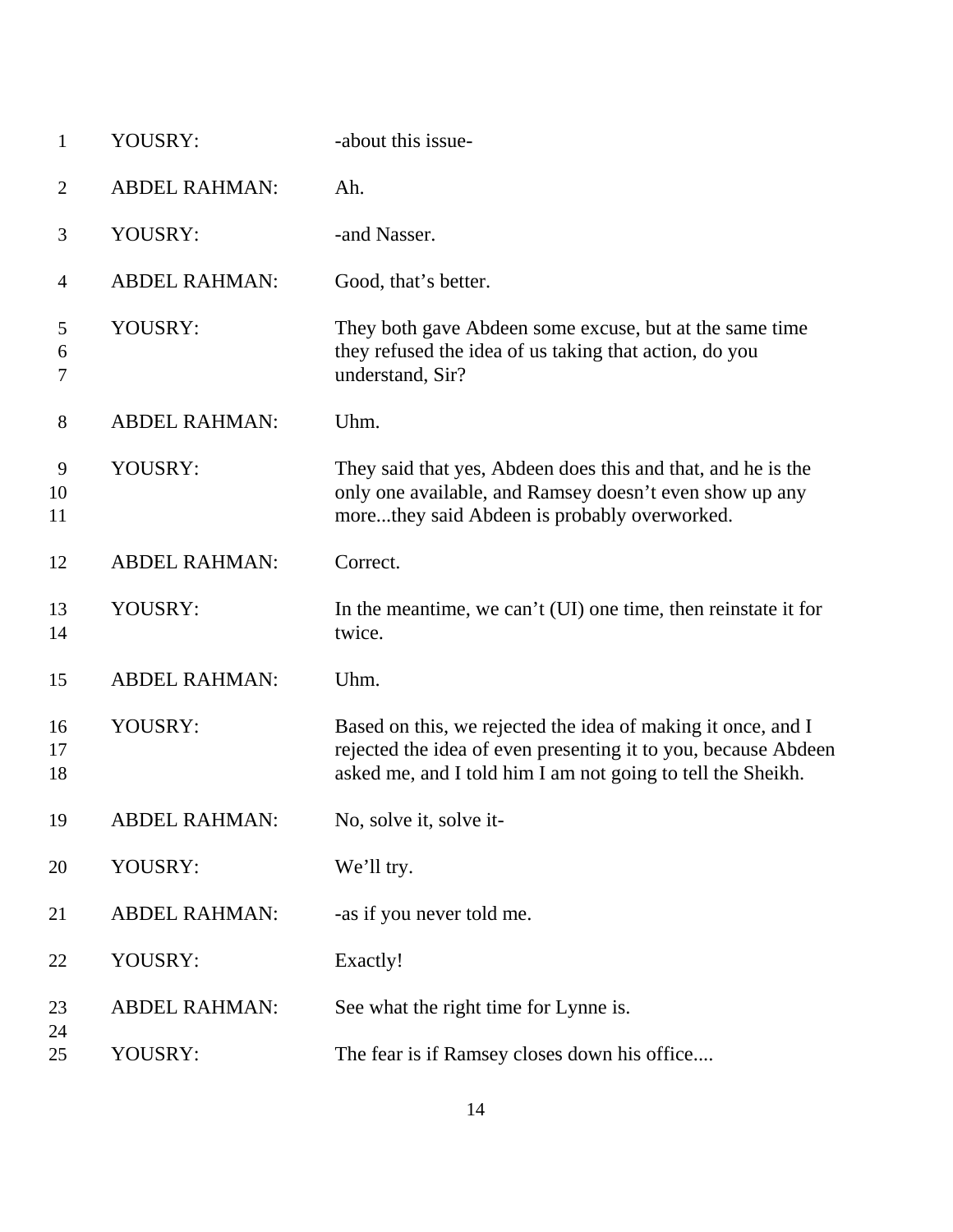| $\mathbf{1}$                           | <b>ABDEL RAHMAN:</b> | If he closes down his office, it's fine, then it's meant to be.                                                                                                                                                                                                                                                                                                                                                                                 |
|----------------------------------------|----------------------|-------------------------------------------------------------------------------------------------------------------------------------------------------------------------------------------------------------------------------------------------------------------------------------------------------------------------------------------------------------------------------------------------------------------------------------------------|
| $\overline{2}$<br>3<br>4               | YOUSRY:              | If, if Ramsey closes down his office, then maybe we can take<br>the calls steady in your place, and Abdeen comes one time<br>and we'll try do the second time with you.                                                                                                                                                                                                                                                                         |
| 5<br>6                                 | <b>STEWART:</b>      | We'll try; we'll do the best we can. We're gonna do the very<br>best we can.                                                                                                                                                                                                                                                                                                                                                                    |
| $\tau$<br>8<br>9                       | YOUSRY:              | If he closes down, we'll switch the calls over to Lynne's<br>office, Abdeen lives next tohe is not exactly next to it, but<br>he can-                                                                                                                                                                                                                                                                                                           |
| 10<br>11<br>12                         | <b>STEWART:</b>      | But he would give us plenty of notice if that was gonna<br>happen.                                                                                                                                                                                                                                                                                                                                                                              |
| 13                                     | YOUSRY:              | You mean Ramsey?                                                                                                                                                                                                                                                                                                                                                                                                                                |
| 14                                     | <b>STEWART:</b>      | (UI)                                                                                                                                                                                                                                                                                                                                                                                                                                            |
| 15<br>16                               | YOUSRY:              | (UI). Also, when Ramsey discusses your committee's issues<br>with us, we meet with him.                                                                                                                                                                                                                                                                                                                                                         |
| 17                                     | <b>ABDEL RAHMAN:</b> | What?                                                                                                                                                                                                                                                                                                                                                                                                                                           |
| 18                                     | YOUSRY:              | We meet with Ramsey, I mean the Defense Committee                                                                                                                                                                                                                                                                                                                                                                                               |
| 19                                     | <b>ABDEL RAHMAN:</b> | Yeah.                                                                                                                                                                                                                                                                                                                                                                                                                                           |
| 20<br>21<br>22<br>23<br>24<br>25<br>26 | YOUSRY:              | The last time. I was just telling the Sheikh about the last time<br>we met with Ramsey about the, the committee, and Nabil<br>came up with this idea that those thirteen Jewish people are on<br>trial in Iran why can't we tell them, the Iranian, to, to<br>switch? Take the Sheikh and free the others. That's a very<br>crazy idea Sir, the last time we had a meeting with<br>Ramsey, Nabil suggested that the Iranians arrested thirteen- |
| 27                                     | <b>STEWART:</b>      | Especially since they conthey                                                                                                                                                                                                                                                                                                                                                                                                                   |
| 28                                     | <b>ABDEL RAHMAN:</b> | Hum.                                                                                                                                                                                                                                                                                                                                                                                                                                            |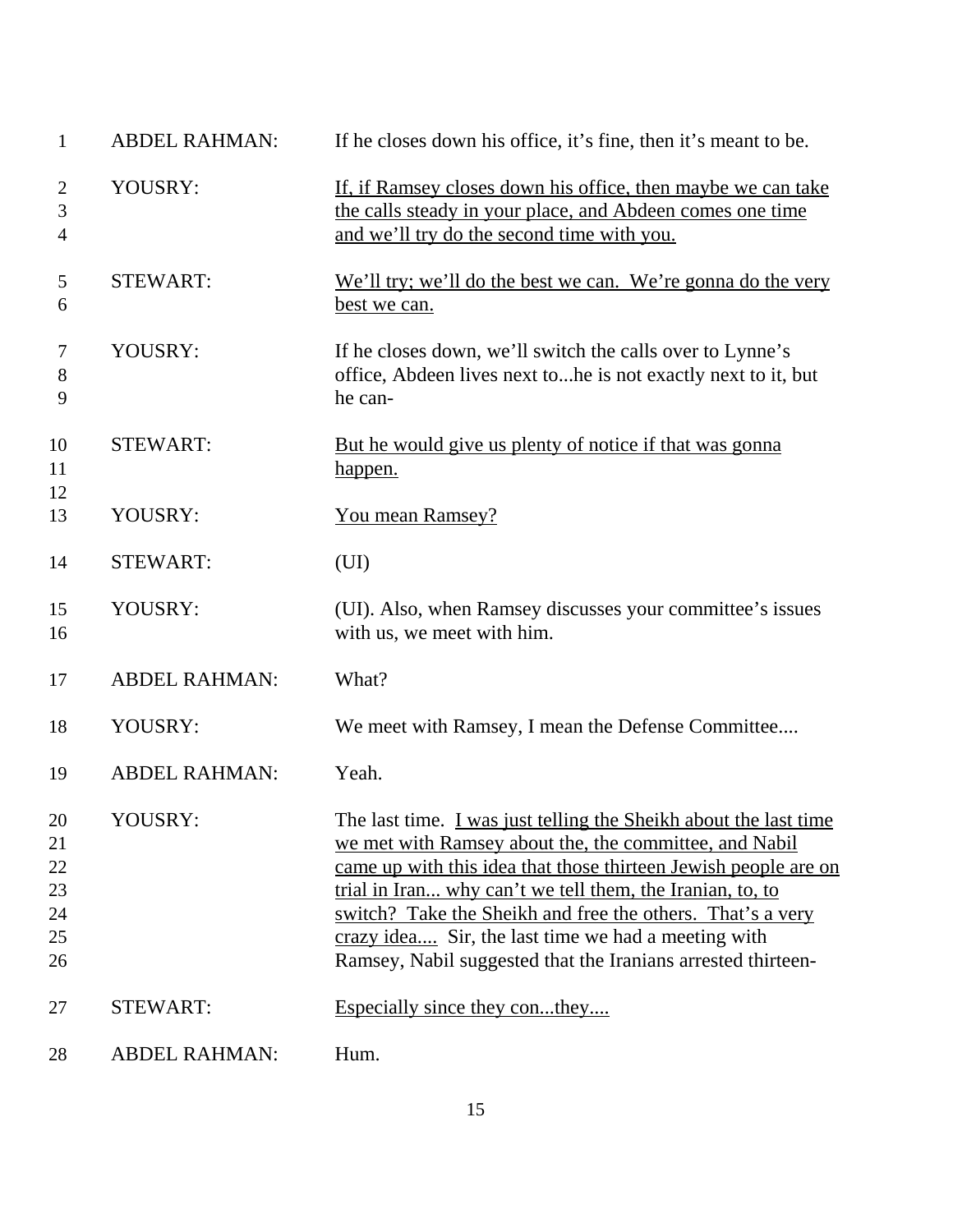| $\mathbf{1}$<br>$\overline{2}$                     | <b>STEWART:</b>      | confessed to their guilt.                                                                                                                                                                                                                                                                                                                                                                                                                                                                                                                                              |
|----------------------------------------------------|----------------------|------------------------------------------------------------------------------------------------------------------------------------------------------------------------------------------------------------------------------------------------------------------------------------------------------------------------------------------------------------------------------------------------------------------------------------------------------------------------------------------------------------------------------------------------------------------------|
| 3<br>4<br>5                                        | YOUSRY:              | There are thirteen Jews, and he wants to go to Iran and tell the<br>Iranians to free them and to have America free Sheikh Omar.<br>I frankly don't think this idea can ever be implemented.                                                                                                                                                                                                                                                                                                                                                                            |
| 6                                                  | <b>ABDEL RAHMAN:</b> | Hum.                                                                                                                                                                                                                                                                                                                                                                                                                                                                                                                                                                   |
| 7<br>$8\,$<br>9<br>10                              | YOUSRY:              | [Gesticulating] Ramsey convinced him that this is a bad idea.<br>However, what happened at that meeting is, Ramsey said that<br>the committee has to find its own permanent place. He did<br>hint to that twice.                                                                                                                                                                                                                                                                                                                                                       |
| 11                                                 |                      | ***                                                                                                                                                                                                                                                                                                                                                                                                                                                                                                                                                                    |
| 12                                                 | <b>ABDEL RAHMAN:</b> | Ramsey told me that's it, he is not coming today.                                                                                                                                                                                                                                                                                                                                                                                                                                                                                                                      |
| 13                                                 | YOUSRY:              | But I did go, and I stayed there, you can ask Ramsey, Sir.                                                                                                                                                                                                                                                                                                                                                                                                                                                                                                             |
| 14<br>15<br>16                                     | <b>ABDEL RAHMAN:</b> | I tried to tell him that I'm going to ask the counselor to place<br>the call again, but he asked me, "today?" I said, yeah. He<br>said, no, no, that's it.                                                                                                                                                                                                                                                                                                                                                                                                             |
| 17<br>18<br>19<br>20<br>21<br>22<br>23<br>24<br>25 | YOUSRY:              | When he saw me, he said, Hello, how are you and so, I'm<br>done with the Sheikh, I told him you will go tomorrow." I<br>said, "Mr. Ramsey, why (UI), why didn't you wait for me? I<br>called and said I am coming." But, he said its okay, we spoke<br>already, then I said okay, thank you. I went to Abdeen's<br>office and stayed there for a while. I had some pistachios,<br>which I had brought for Abdeen. I ate some, and I left him<br>some. I wrote a note to Mr. Abdeen saying that I came here<br>for the call, but I didn't want to leave it on his desk. |
| 26                                                 | <b>ABDEL RAHMAN:</b> | Of course.                                                                                                                                                                                                                                                                                                                                                                                                                                                                                                                                                             |
| 27                                                 | YOUSRY:              | I was concerned they may see it-                                                                                                                                                                                                                                                                                                                                                                                                                                                                                                                                       |
| 28                                                 | <b>ABDEL RAHMAN:</b> | Uhm.                                                                                                                                                                                                                                                                                                                                                                                                                                                                                                                                                                   |
| 29                                                 | YOUSRY:              | -and think that I'm causing problems between them, so I took                                                                                                                                                                                                                                                                                                                                                                                                                                                                                                           |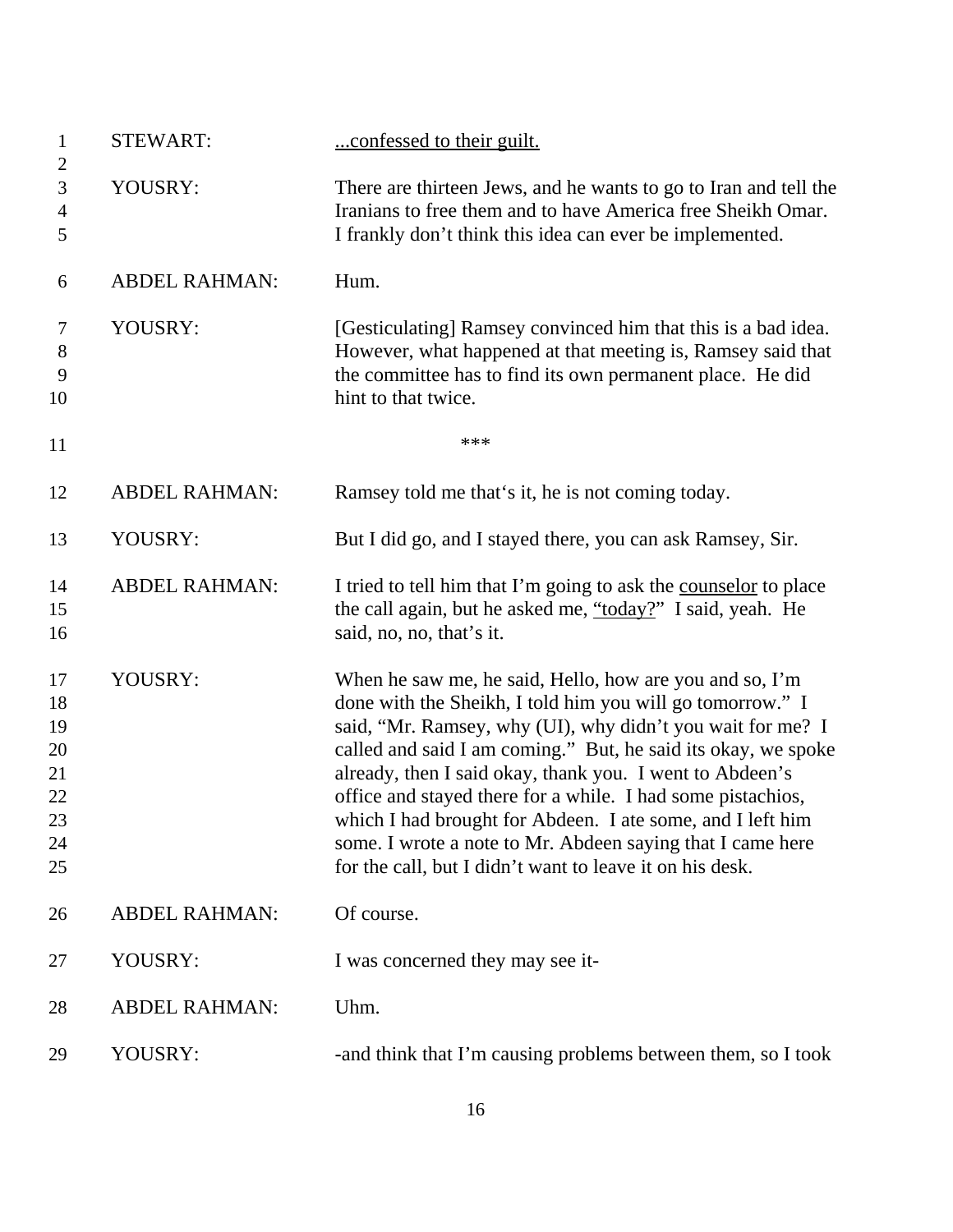| $\mathbf{1}$        |                      | it and left.                                                                                                  |
|---------------------|----------------------|---------------------------------------------------------------------------------------------------------------|
| $\overline{c}$<br>3 | <b>ABDEL RAHMAN:</b> | But tell Lynne, don't just give me talk, you must be keen and<br>make time for me at least once a week.       |
| 4<br>5              | YOUSRY:              | Lynne, you know the Sheikh wants us to try to make certain<br>that we will have an alternative. Once          |
| 6                   | <b>STEWART:</b>      | Yes, I agree.                                                                                                 |
| 7                   | YOUSRY:              | <u>Ramsey'syou knowkind of like, pulled the curtain.</u>                                                      |
| 8                   | <b>STEWART:</b>      | I am the alternative. I volunteer.                                                                            |
| 9                   | YOUSRY:              | <u>Right. Not only that, also if we can have you once a week</u>                                              |
| 10                  | <b>STEWART:</b>      | Right, we have to get us once a (UI).                                                                         |
| 11                  | YOUSRY:              | [Simultaneously] -let's start to work something out, yeah.                                                    |
| 12                  | <b>STEWART:</b>      | <u>Yeah, definitely, let's get the once a week, now.</u>                                                      |
| 13                  | YOUSRY:              | Lynne is saying, Sir, do not ask it from me, I want to do it.                                                 |
| 14                  | <b>ABDEL RAHMAN:</b> | The idea of your son signing the eh, eh, is good.                                                             |
| 15<br>16            | YOUSRY:              | And, uh, I like the idea thatif your son is able to sign, and<br>maybe if you're not there or something (UI). |
| 17<br>18            | <b>STEWART:</b>      | [Simultaneously] Absolutely, that will be great. Yeah, he's<br>out more than I am, though. EvenI mean         |
| 19                  | YOUSRY:              | Well, we'll try.                                                                                              |
| 20<br>21            | <b>STEWART:</b>      | We have a different  we'll, we'll do our best, that's what we<br>can do.                                      |
| 22<br>23            | <b>ABDEL RAHMAN:</b> | But do you think that the prosecutor is quiet about these two<br>phone calls out of generosity on his part?   |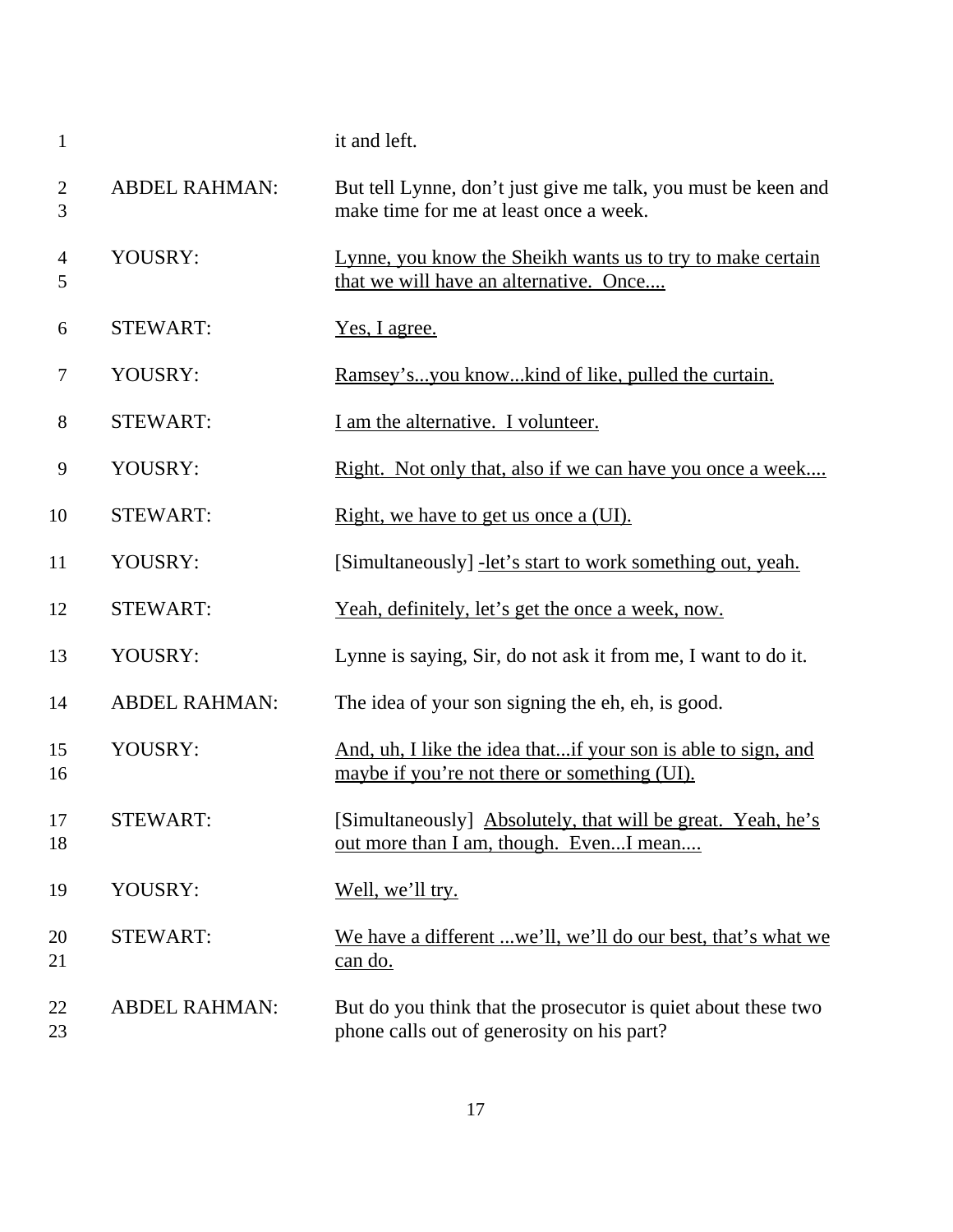| $\mathbf{1}$<br>$\overline{2}$<br>3 | YOUSRY:              | Why, uhh Fitzgerald allows us up to now the twocalls a<br>week, even though we have no legal business? You think that<br>is because of generosity, or he's waiting for us to collapse?                                                                                                             |
|-------------------------------------|----------------------|----------------------------------------------------------------------------------------------------------------------------------------------------------------------------------------------------------------------------------------------------------------------------------------------------|
| 4                                   | <b>STEWART:</b>      | No, I think that                                                                                                                                                                                                                                                                                   |
| 5                                   | <b>ABDEL RAHMAN:</b> | Is it the government instructions, so to speak?                                                                                                                                                                                                                                                    |
| 6<br>7                              | YOUSRY:              | [Simultaneously] It is possible that he is waiting for us to<br>cancel it.                                                                                                                                                                                                                         |
| 8<br>9                              | <b>STEWART:</b>      | [Simultaneously] he doesn't want to be put in the position of<br>second-guessing.                                                                                                                                                                                                                  |
| 10                                  | YOUSRY:              | Hmm?                                                                                                                                                                                                                                                                                               |
| 11<br>12                            | <b>STEWART:</b>      | Well, two things. They need a window to listen to everything<br>he says.                                                                                                                                                                                                                           |
| 13<br>14                            | YOUSRY:              | Two things, the first is, they want to listen to your phone<br>conversations.                                                                                                                                                                                                                      |
| 15<br>16<br>17<br>18<br>19          | <b>STEWART:</b>      | And the second thing is, he doesn't wanna say that he has no<br>more legal business, because clearly this is legal business.<br>Complaining about his conditions; being able to talk to his<br><u>lawyers. You know, there's always a situation thata</u><br>prisoner may have.                    |
| 20<br>21<br>22<br>23<br>24          | YOUSRY:              | [Simultaneously] He doesn't want to stop the calls because he<br>is using them to his advantage. First, they listen to them,<br>second, he thinks that if he stops them he will end up losing.<br>But if he just waits for us to collapse, we would bethey<br>would be denying us the chance (UI). |
| 25<br>26<br>27                      | <b>STEWART:</b>      | Or we could askbe working on clemency positions. I mean,<br>we could work on anything ah.                                                                                                                                                                                                          |
| 28<br>29                            | YOUSRY:              | She said that he can't do that because we could ask for<br>clemency. (UI)                                                                                                                                                                                                                          |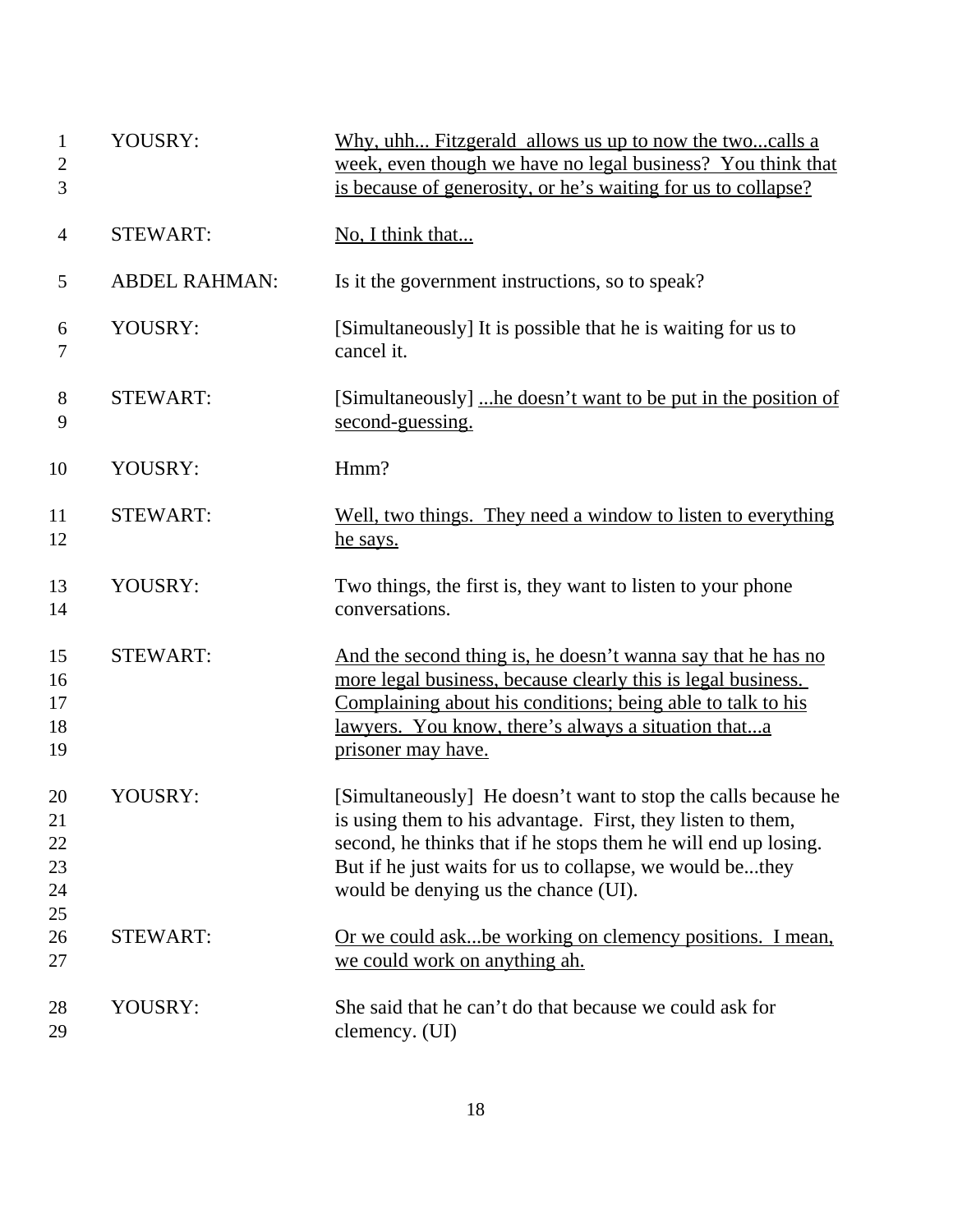| 1<br>$\overline{2}$<br>3<br>$\overline{4}$<br>5 | <b>STEWART:</b>      | [Simultaneously] We could be working on going back into<br>court with newly-discovered evidence. I mean, you knowa<br>person in prison's legal things are never finished, that's all I<br>can tell you. As far as I am concerned, as long as you stay in<br>jail, you legal cond- are never ended. The fight must go on. |
|-------------------------------------------------|----------------------|--------------------------------------------------------------------------------------------------------------------------------------------------------------------------------------------------------------------------------------------------------------------------------------------------------------------------|
| 6<br>7<br>8<br>9<br>10                          | YOUSRY:              | She says, Sir, what she knows is, as long as you are in jail,<br>[inserting papers in his notebook] -they are waving to us from<br>outside-you have a legal case. In general, those are the<br>feelings I have, and I think that Ahmed and Nasser agree with<br>me one hundred percent.                                  |
| 11                                              | <b>ABDEL RAHMAN:</b> | Fine, fine.                                                                                                                                                                                                                                                                                                              |
| 12<br>13                                        | YOUSRY:              | This is what it is. Eh, the idea of taking the stuff to Usama is<br>good.                                                                                                                                                                                                                                                |
| 14                                              | <b>ABDEL RAHMAN:</b> | Ah, ah.                                                                                                                                                                                                                                                                                                                  |
| 15                                              | <b>STEWART:</b>      | [Puts her notes and the newspapers in her accordion folder]                                                                                                                                                                                                                                                              |
| 16                                              | <b>ABDEL RAHMAN:</b> | What time is it?                                                                                                                                                                                                                                                                                                         |
| 17                                              | YOUSRY:              | I wanted to take them to my place. It's four minutes to three.                                                                                                                                                                                                                                                           |
| 18                                              | <b>STEWART:</b>      | Yeah, it is that time.                                                                                                                                                                                                                                                                                                   |
| 19                                              | YOUSRY:              | (UI)                                                                                                                                                                                                                                                                                                                     |
| 20<br>21                                        | <b>ABDEL RAHMAN:</b> | You said eh- let them be kept at Usama's place, that will be<br>fine.                                                                                                                                                                                                                                                    |
| 22<br>23<br>24<br>25                            | YOUSRY:              | I was going to keep them in my house, but I'm going to move<br>soon. Because, the rent is very high and the house is old. My<br>daughter is leaving, so we don't need all this space. That's<br>why I didn't take them.                                                                                                  |
| 26                                              | <b>ABDEL RAHMAN:</b> | Fine, fine, Usama is somehow settled.                                                                                                                                                                                                                                                                                    |
| 27                                              | YOUSRY:              | Yeah, and he is also close to me, if we need anything, he is                                                                                                                                                                                                                                                             |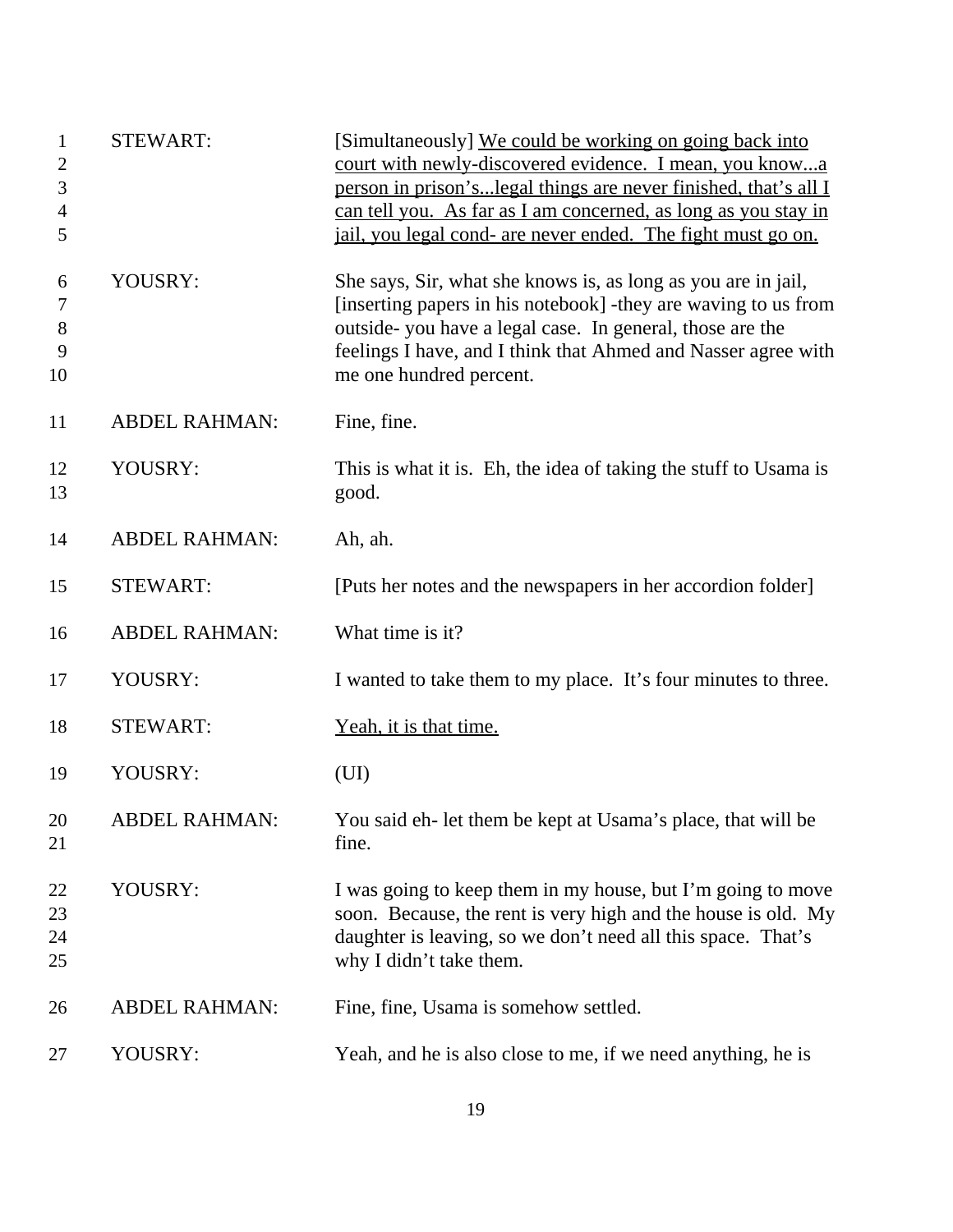| $\mathbf{1}$             |                      | nearby.                                                                                                                                                                     |
|--------------------------|----------------------|-----------------------------------------------------------------------------------------------------------------------------------------------------------------------------|
| $\overline{2}$           | <b>ABDEL RAHMAN:</b> | Okay, fine.                                                                                                                                                                 |
| 3<br>$\overline{4}$<br>5 | YOUSRY:              | Okay, Sir. And God willing, I shall try to explain it for you<br>over the telephone with some sensitivity, I mean eh, things<br>were taken to Usama, Usama took everything- |
| 6                        | <b>ABDEL RAHMAN:</b> | Uhm.                                                                                                                                                                        |
| $\tau$                   | YOUSRY:              | -the entire file of your case is at Usama's, and so on.                                                                                                                     |
| 8                        | <b>ABDEL RAHMAN:</b> | Okay, okay.                                                                                                                                                                 |
| 9<br>10<br>11            | YOUSRY:              | [Picking up the napkins] Sir, this is in addition to, "God is<br>great! God is great!". "Whatever God intends, whatever God<br>intends"                                     |
| 12                       | <b>ABDEL RAHMAN:</b> | "Praise be to God - [Laughs]                                                                                                                                                |
| 13<br>14                 | YOUSRY:              | [Simultaneously] "Praise be to God, praise be to God". I have<br>it written down so I won't forget.                                                                         |
| 15                       | <b>STEWART:</b>      | "Praise be to God"                                                                                                                                                          |
| 16<br>17<br>18           | YOUSRY:              | [Brushing the table with the napkins] Thank God, they killed<br>the communists in Yemen, thank God, they killed the<br>communists in Yemen.                                 |
| 19                       | <b>ABDEL RAHMAN:</b> | Yeah.                                                                                                                                                                       |
| 20<br>21                 | <b>STEWART:</b>      | [Knocks on the table]                                                                                                                                                       |
| 22                       | YOUSRY:              | [Laughing] See, I do remember.                                                                                                                                              |
| 23                       | <b>ABDEL RAHMAN:</b> | [Laughs]                                                                                                                                                                    |
| 24<br>25<br>26           | YOUSRY:              | Okay Sir, [shaking hands with Abdel Rahman] peace be upon<br>you, Sir, may God keep you safe, we'll see you soon, in good<br>health.                                        |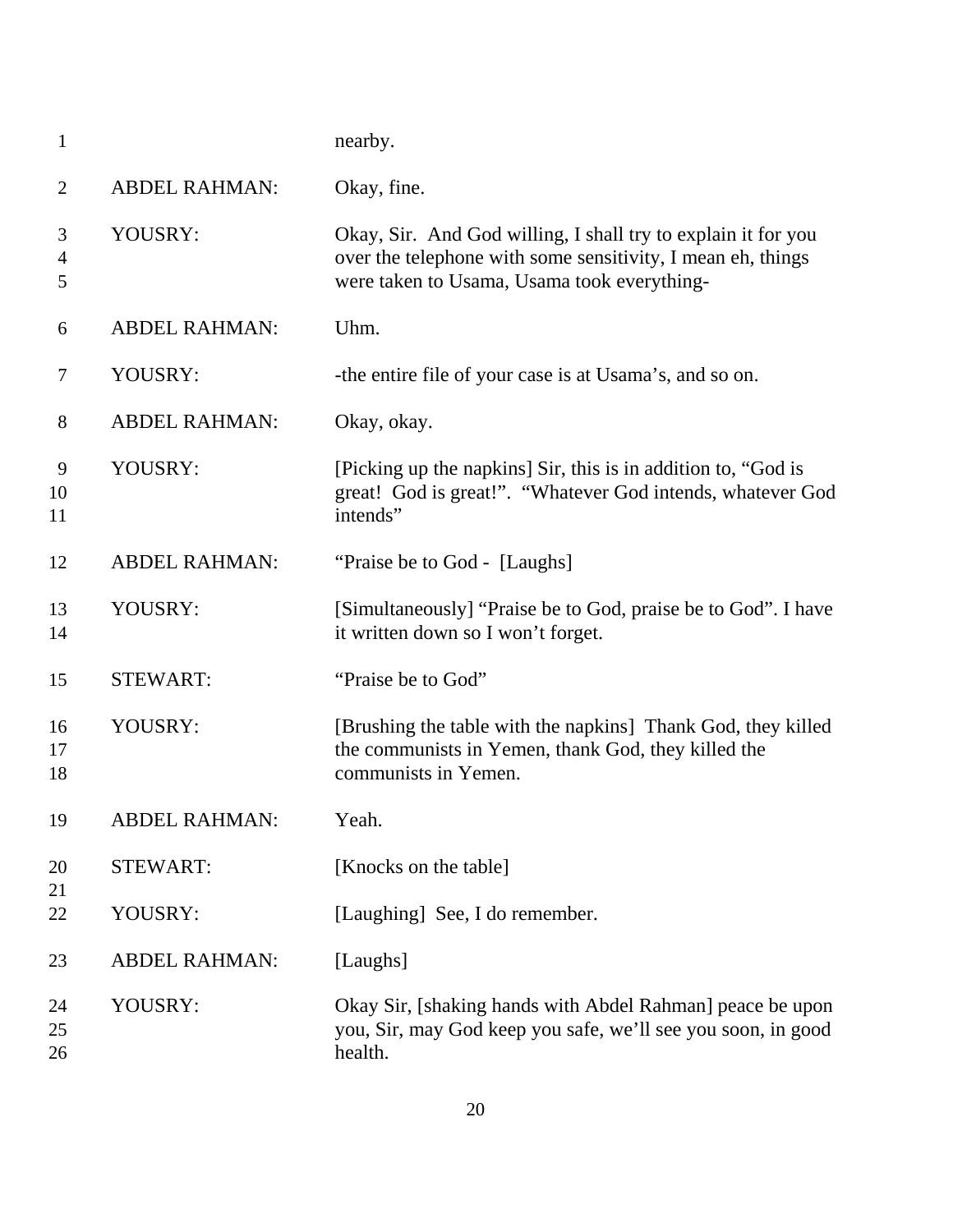| $\mathbf{1}$<br>$\mathbf{2}$ | <b>ABDEL RAHMAN:</b> | [Simultaneously] May God guide you. Thank you, lady<br>Lynne.                                                   |
|------------------------------|----------------------|-----------------------------------------------------------------------------------------------------------------|
| 3                            | YOUSRY:              | Please pray for us so the Lord can be with my wife.                                                             |
| 4                            | <b>ABDEL RAHMAN:</b> | Yes.                                                                                                            |
| 5<br>6                       | <b>STEWART:</b>      | [Walks a few steps and puts her hand on the table in front of<br>Abdel Rahman] Peace be upon you, Sheikh.       |
| $\tau$                       | <b>ABDEL RAHMAN:</b> | And may peace be upon you, may God be with you.                                                                 |
| $8\,$                        | <b>STEWART:</b>      | And that uh, the visits are always too short.                                                                   |
| 9<br>10                      | YOUSRY:              | She is telling you, your visits are short but they make her feel<br>happy.                                      |
| 11                           | <b>ABDEL RAHMAN:</b> | Thank you, thank you. Say hello to your husband.                                                                |
| 12                           | YOUSRY:              | Say hi to your husband, and the issues (UI).                                                                    |
| 13<br>14                     | <b>STEWART:</b>      | [Simultaneously] I will. The time spent with you is, istoo<br>short always.                                     |
| 15<br>16                     | YOUSRY:              | She says that though she feels time is very short, yet she is<br>leaving with a feeling of spiritual happiness. |
| 17                           | <b>ABDEL RAHMAN:</b> | Thank you, thank you.                                                                                           |
| 18                           | STEWART:             | <u>I wish we could get to you sooner-</u>                                                                       |
| 19                           | YOUSRY:              | [Simultaneously] God willing, we will try to visit you soon,                                                    |
| 20                           | <b>STEWART:</b>      | [Simultaneously] -than we have in the past.                                                                     |
| 21                           | YOUSRY:              | -sooner than before.                                                                                            |
| 22                           | <b>ABDEL RAHMAN:</b> | Thank you, thank you.                                                                                           |
| 23                           | <b>STEWART:</b>      | Thank you, thank you.                                                                                           |